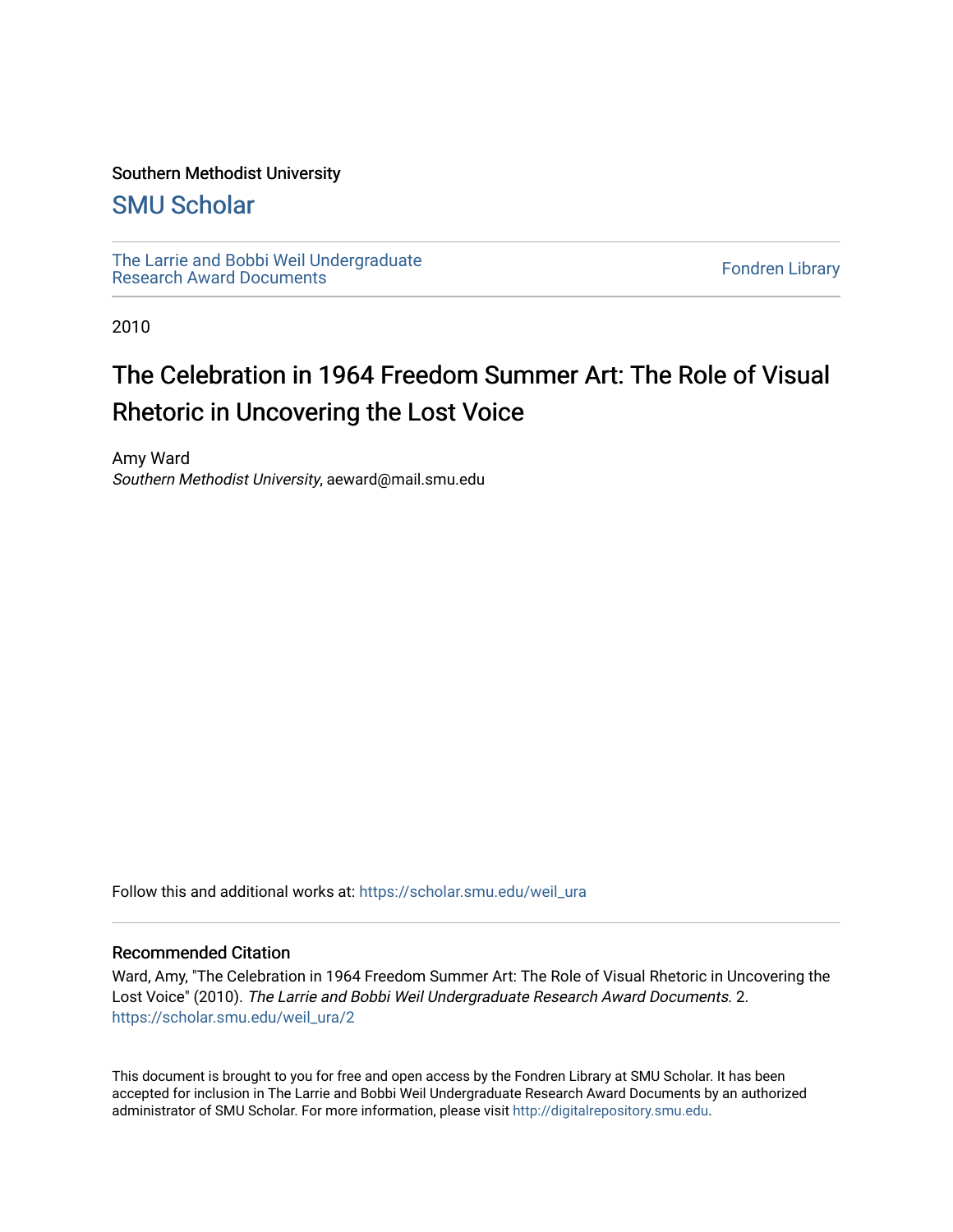#### Running Head: FREEDOM SUMMER ART

The Celebration in 1964 Freedom Summer Art: The Role of Visual Rhetoric in Uncovering the Lost Voice

#### Abstract

The pictures of conflict and struggle, and not words alone, were the driving force behind the Civil Rights movement (Kathleen Hall Jamieson, 1988). However, though these pictures provided the visual and rhetorical force for public to acknowledge the injustices of segregation (Gallagher & Zagacki, 2007) these pictures were not the source of the movement but rather its culmination. In dramatic and visual contrast to the violence inflicted on the Movement, the artwork created within the 1964 Mississippi Freedom Summer Project depicts a community centered on harmony and respect. This artwork, therefore, provides a glimpse into often neglected positive communication that motivated and sustained the Civil Rights Movement itself. This article examines the community art from Freedom Summer, it demonstrate the rhetorical significance the art had within the Civil Rights Movement itself, and argues that this art has potential in creating constructive Civil Rights discussions today.

Keywords: Visual Rhetoric; Herbert Randall; Freedom Summer; Civil Rights.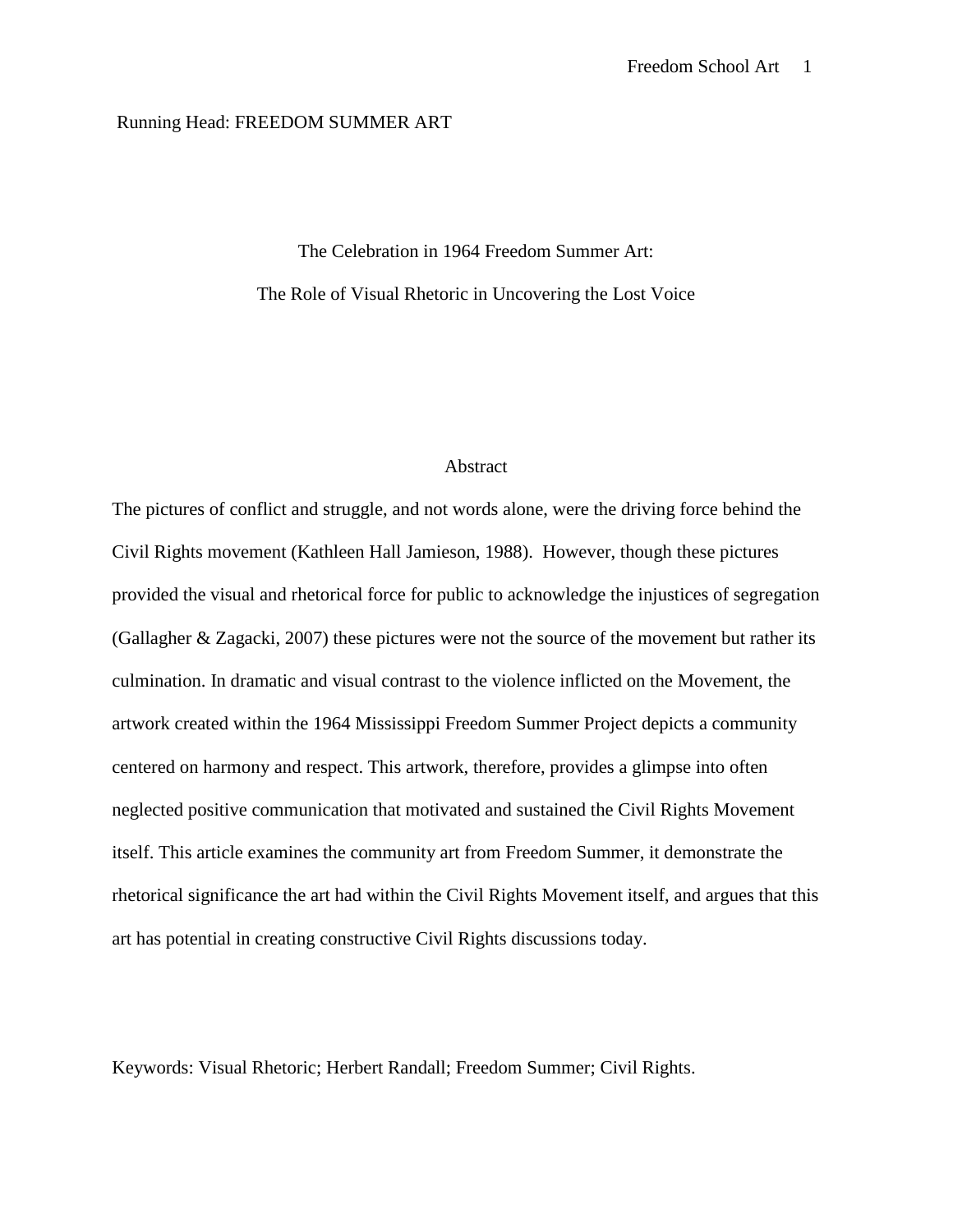The Celebration in 1964 Freedom Summer Art:

The Role of Visual Rhetoric in Uncovering the Lost Voice

American history books tell students that the Civil Rights Movement occurred in the 1960s, and because of it the United States is no longer a segregated nation. The texts often focus on "big name" leaders and events in the movement, such as Martin Luther King Jr., Robert Kennedy, the Selma Marches, and the March on Washington. Unfortunately, many of the key points that people remember about these leaders or events pertain to violent or hostile atmospheres. Furthermore, the Civil Rights movement accounts in history books often reflect outsiders" perspectives. However, the efforts of countless others, including Ella Baker and Bob Moses, and impactful grassroots events, such as the 1964 Mississippi Freedom Summer Project, are mostly left out of the textbooks. Those who are vaguely familiar with the Freedom Summer are often only familiar with one violent aspect of it; the murders of three young civil rights activists whose bodies where found in Philadelphia, Mississippi. Tragic memories alone however are not enough to sustain the memory of the movement today. What will sustain the power and the spirit of the Freedom Summer in current society is a balanced history, one in which the negative does not overshadow the positive. The art of the Freedom Summer as positive communication provides an excellent outlook for bringing forth the neglected positive aspects.

Similar to the focus in the textbooks, rhetorical analysis of civil rights artwork often looks to famous artists and artworks. In *Visibility & Rhetoric: The power of Visual Images in Norman Rockwell's Depiction of Civil Rights*, and *Visibility & Rhetoric: Epiphanies and Transformations in the Life Photographs of the Selma Marches of 1965* Victoria J. Gallagher and Kenneth S. Zagacki analyzed iconic paintings and photographs to uncover the significance of visual rhetoric in creating common humanity. Their research argues that iconic Civil Rights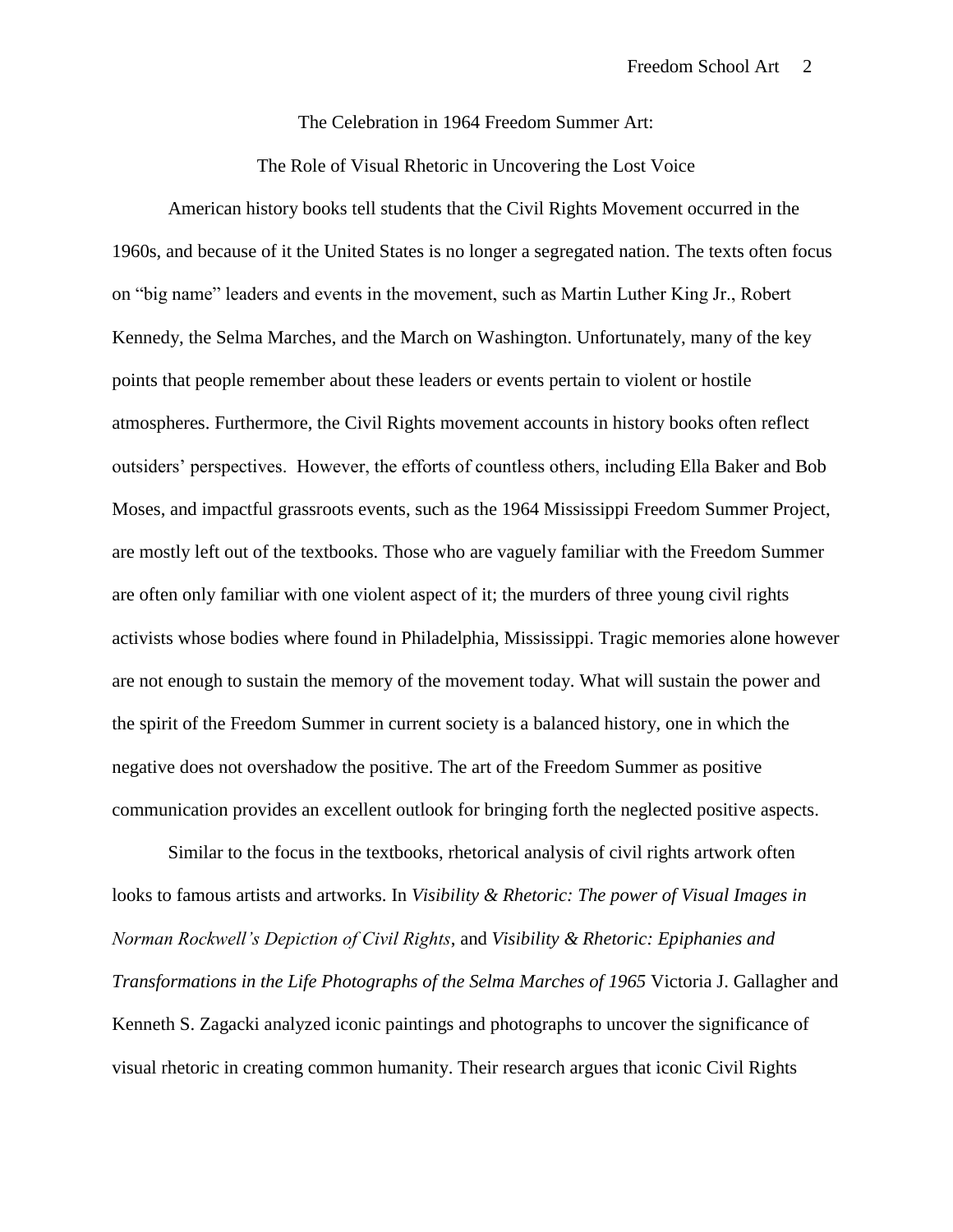Movement art helped to create public response that propelled the Movement. Today their research provides realistic visuals and insight into the turmoil of 1950s and 1960s. Their research does not cover the grassroots level artwork that produced and sustained the Movement until the large-scale growth spurred by the iconic mainstream imagery. Nor, do the samples considered by Gallagher and Zagacki proclaim the positive forces that motivated people and communities to endure the violence and risks, seen in the Rockwell paintings and Selma March photographs, that stood in they way of their hopes.

The positive forces of grassroots level artwork can be found in remembrance of the 1964 Mississippi Freedom Summer Project. One aspect of the Freedom Project, the Mississippi Freedom Schools focused on giving voice to young African Americans in an educational environment where black and white people worked united together. The voice and unity of the Freedom Schools are captured through the art produced during the program; including poetry, painting and photography. A photographer that particularly exemplifies the positive ideals of the Freedom Summer is Herbert Randall; as seen through his photography and through his interview for this project.

This paper follows the theoretical and methodical framework Gallagher and Zagacki used to illustrate the rhetorical significance of the Civil Rights Movements from outsiders and often tensioned filled perspective to explore the celebratory and rarely heard perspective of 1964 Freedom School art. It begins with a brief history of the 1964 Freedom Summer and the Freedom Schools. Next, there is a description of the Freedom School artwork samples, along with a discussion on the limitations of the samples. The sections on the history and the artwork samples are necessary in order to inform the reader about the elements so often left unshared to the public. With a clearer understanding of the history of the movement, the reader can better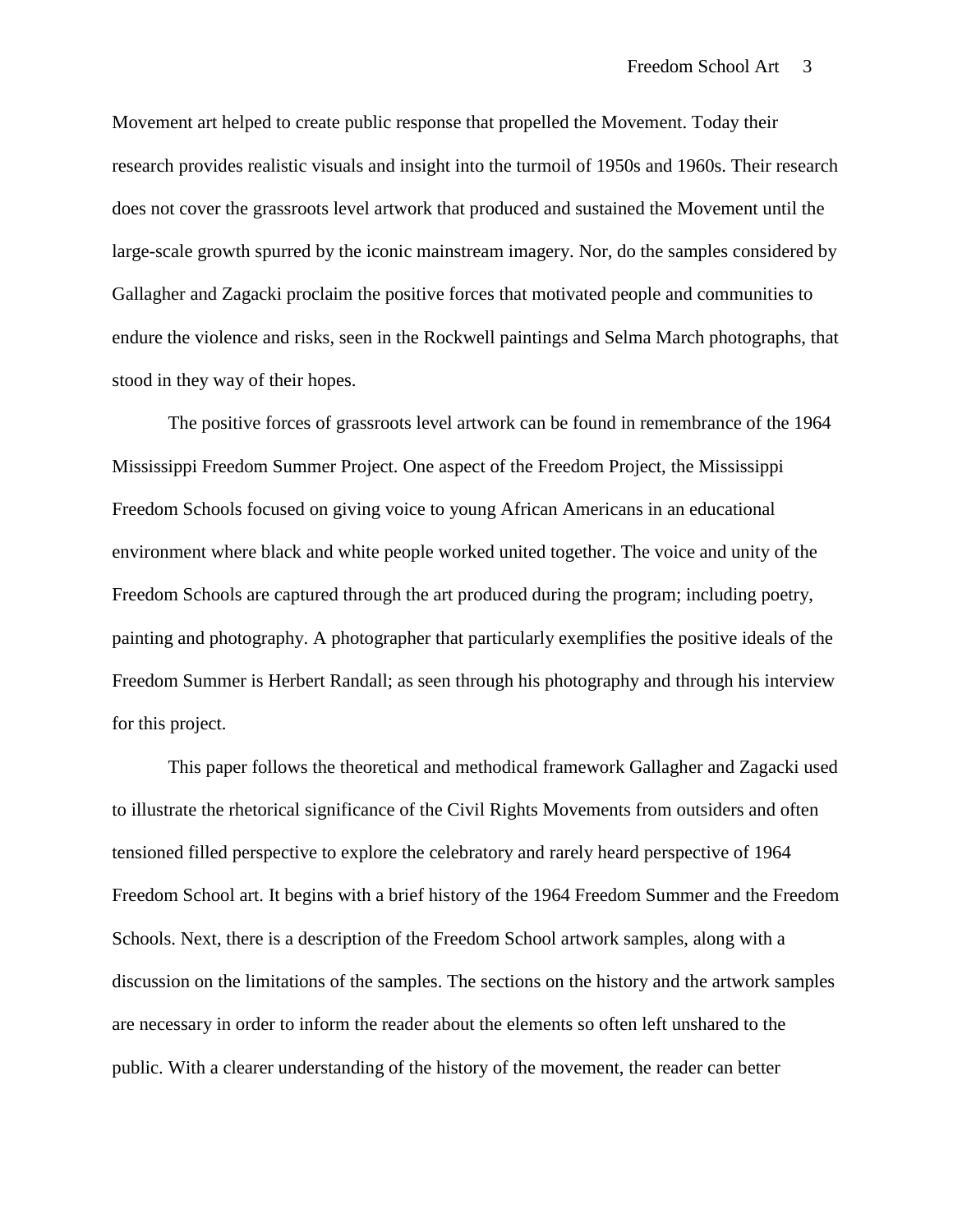appreciate the deep significance of both Freedom Summer and the art that sustained it. After the descriptions the paper continues with the literature and methodological review, followed by analysis of the artwork. In conclusion, the paper summarizes both the past and present implications of the research and discusses questions on further research of the topic.

#### Freedom Summer and Freedom Schools

In the summer of 1964, in the heat of the Civil Rights Movement, over 1000 volunteers gathered in Mississippi to fight for civil rights. The program was organized by leaders from the Student Non-Violent Coordinating Committee (SNCC), the Congress of Racial Equality (CORE), and the United Council of Churches. Initiatives of the program included sending the mostly white, upper-middle class, college student volunteers out to promote voter registration, educate adults and children in community centers and at Freedom Schools, and develop the Mississippi Freedom Democratic Party (Rothschild, 1982). Throughout all of their endeavors, the Project group remained loyal to their beliefs of nonviolent activism. Additionally, with special thanks to the values of Ella Baker the project was not mandated by glamorous leaders, but rather ran by the mobilization of hard working people united by a common cause (Orr, 1994).

The fight against political injustices was a strong focus of the Mississippi Freedom Project. Likewise though, the Project leaders and volunteers were motivated to fight social injustices. The plan for Freedom Schools came about from the ideas of Charles Cobb, a field secretary for SNCC, who hoped a special school for black students could breakdown academic poverty. Cobb among others recognized that black students were not receiving education that encouraged intellectual and creative growth in segregated public schools. In an article discussing the importance of dialogue in learning, Chilcoat and Ligon (1998) revealed that "Teachers can create learning contexts and practices in which students are able to empower themselves. The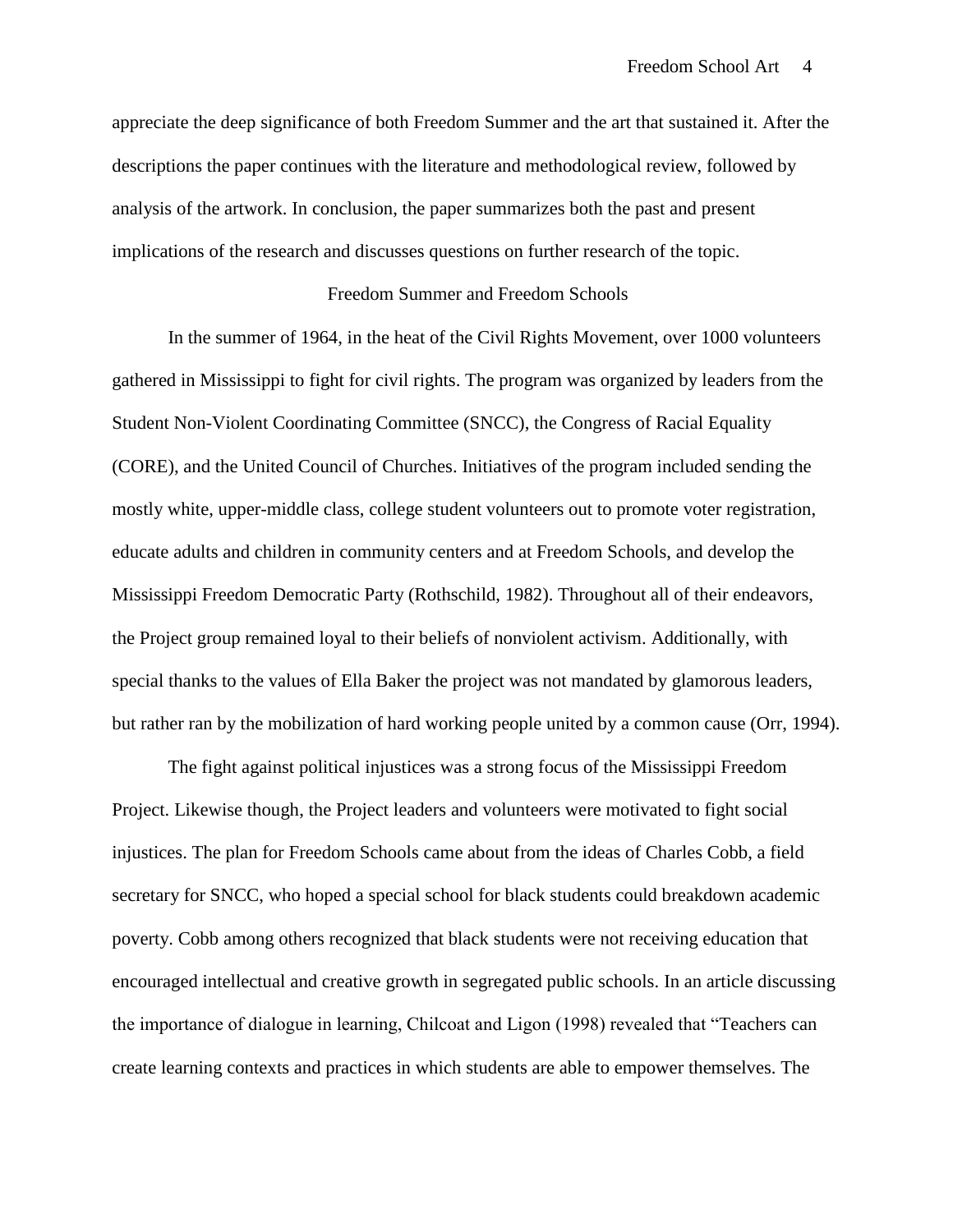way that teachers translate theory into practice can either maintain the status quo or implement humanizing, democratic learning environments where all students become accustomed to being treated as competent and able individuals" (p. 167). Through empowering practices the schools aimed to educate students about the Civil Rights movement and encourage student participation in the reshaping of America. Through diverse studies of African American history and the humanities, Freedom School students gained a sense of individual importance that had often been neglected by education systems up to this point in time.

To draw attention to one specific area of the Mississippi Freedom Schools, teachers used the arts to build students" confidence and provide education that would encourage students to become productive and insightful members of society. Like the arts in the Civil Rights Movement on a whole, the arts in Freedom Schools played a significant role in unifying people and giving previously silenced people a voice. The arts guided Freedom School students in expressing individual and community identity and by doing so aided teachers in facilitating discussions on topics such as human diversity and social responsibility (Chilcoat & Ligon, 1994). Charles M. Payne (1997) articulated that black students were more willing to participate in learning that involved the arts, versus traditional academics, because they viewed subjects such as art, drama, and the foreign languages as more embracing of diversity. Payne stated that "publicallysupported Black schools tended not to offer typing, foreign languages, art, drama, or college preparatory mathematics. Apart from whatever intrinsic interest they held these subjects where popular with students partly because they symbolized equality" (Payne, 1997, p. 6-7). Art was beneficial in the Schools to create a sense of equality and to develop the students" characters.

Freedom School Art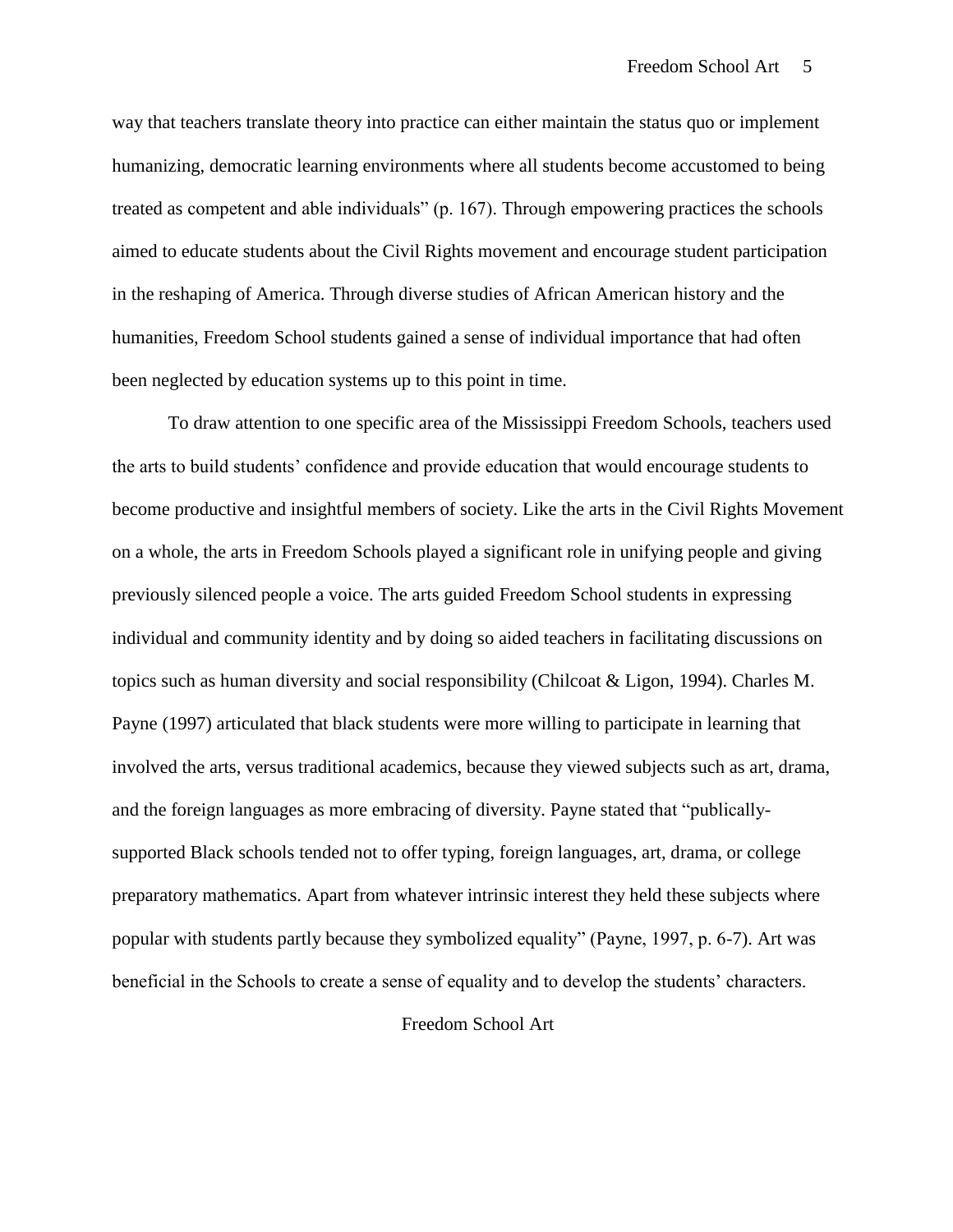All six art samples chosen reflect the calmness and unity that allowed the Freedom Schools to prosper, despite the tensions and risks that constantly encroached upon the Freedom Summer participants. The Freedom School photographs by Herbert Randall depict scenes of students and volunteer teachers creating art, forming individual identity, and/or building relationships. The photographs all come from *The Faces of Freedom Summer* which Randall published in 2001. Randall"s visual documentation captures the triumphs, the shortcomings, and everything in between during the Freedom Summer Project. His pictures help the viewers understand the motives and actions of the volunteers and leaders because the photographs do not just tell the viewer what happened, but rather share a glimpse into the emotions of the photographed subjects. In this way, the photographs humanize the volunteers and the project, versus many of the written articles that placed emphasis on numbers and factual statements.

In the photograph, "Boy and Singer" (see Figure 1) a black boy observes a white man playing an instrument. Both look down to a sheet of music, lost together in the melodic moment. Another photograph, "Cynthia Beard sitting on the shoulders of volunteers Jacob Blum (Yale University)" (see Figure 2) sho ws a young black girl resting on the shoulders of a white male college student with another white male standing closely behind. The little girl grasps hands with both the young men. An additional photograph by Randall, "Freedom School students and their works of art" (see Figure 3), captures two sources of artistic value; the artwork of the children shown in the photograph and the photograph as art itself. In the photograph, four young students gather around a student artwork display all portraying different emotions. The left side of the photo is flanked by a banner that reads "Freedom" and is decorated with hand prints. In a photograph of a human a viewer can visually analyze the emotions and thoughts of the photographed subject through his or her gestures and actions.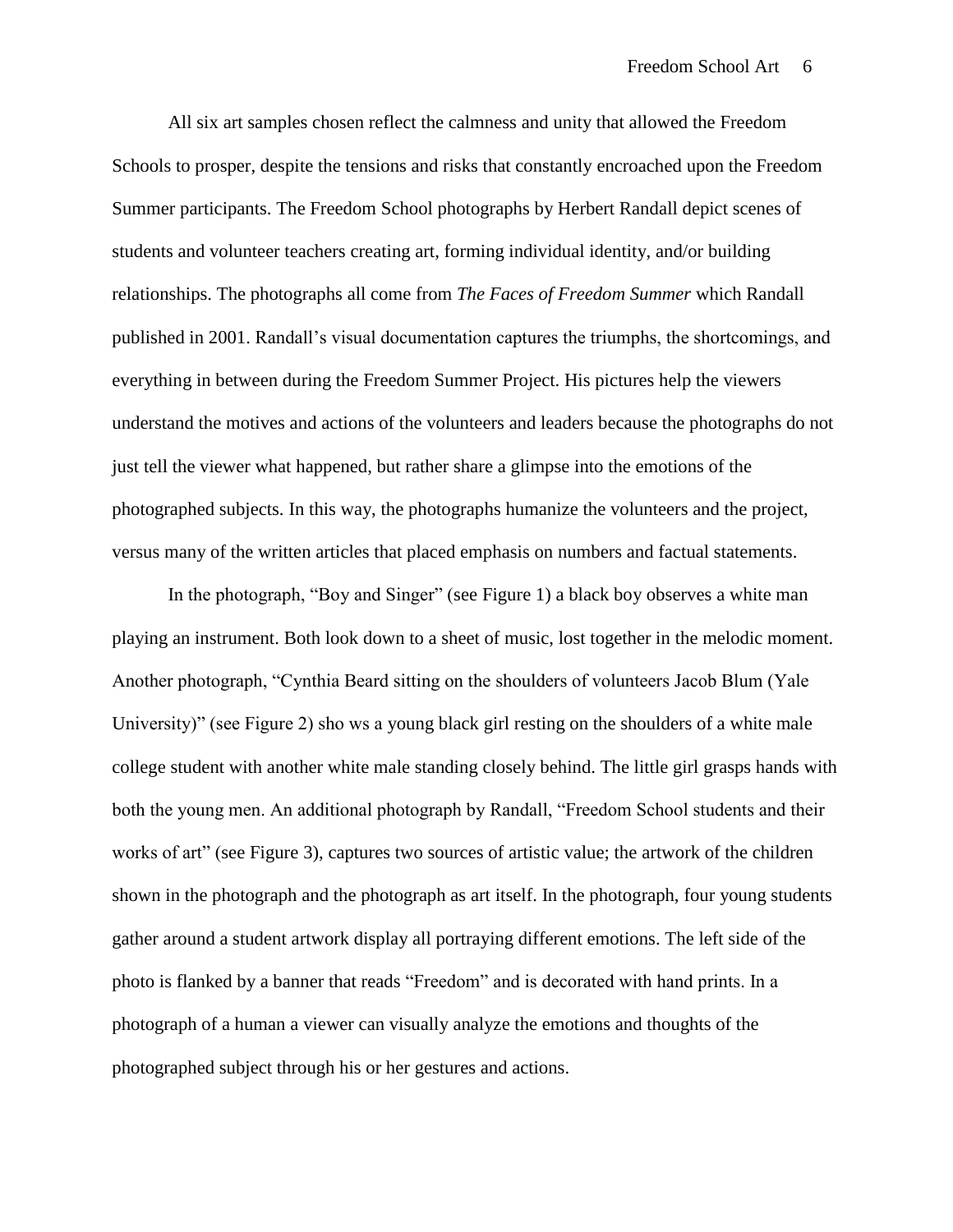In addition, The Freedom School Artwork by Freedom School students includes paintings and poetry created by students that reflect their thoughts about themselves and/or the world around them. The painting "Tree+Bird" (see Figure 4), by Geraldine, age 5, abstractly displays a bird perched upon a tree. Furthermore, the painting "Freedom Flowers" (see Figure 5), by another Freedom School student, portrays a horizontal scene that has a dark band across the top and the word Freedom written below it in a child"s manuscript. Five different flowers stud the bottom of the page. Looking at these images, like looking at the photographs, challenges the viewer to think about not only what the piece actually shows, but their context, and their deeper significances. Poetry also has the ability to influence a reader or listener through the words actually written in the poem, and the messages conveyed between the lines. The poem "I am negro", by 11-year-old Rosalyn Waterhouse, though short and concise, convey the essence of what it means to be a young black girl during the Civil Rights Movement and her aspirations for the future. Together, the samples represent the different benefits of art throughout the Freedom Schools from multiple vantage points.

While the samples all come from insider's perspectives, African Americans who actually partook in the movement, inevitably the research is influenced by my outsider perspective, a Caucasian separated from the Movement by multiple decades. This limitation however is addressed through analysis that does not make any over presumed remarks about what the artist meant in his or her work and/or what the artist was feeling when he or she created her artwork. Rather the analysis focuses on elements that can be drawn visually from the artwork itself, regardless of the intended message or specific emotions of the artist. Furthermore, the artwork"s visual rhetoric of common humanity allows it to comfortably pass and hold meaning form generation to generation.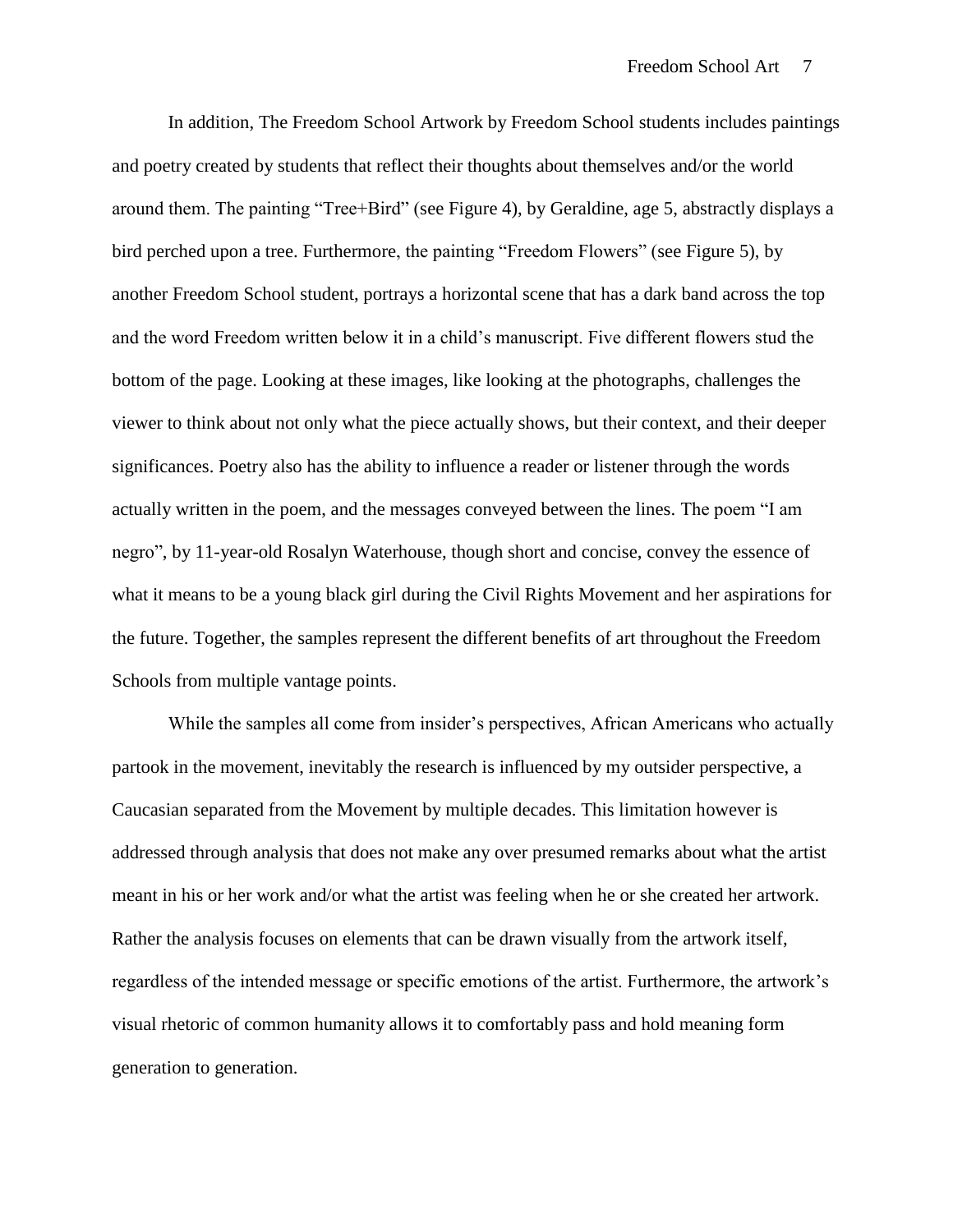#### Visual Rhetoric and the Civil Rights Movement

According to Lester C. Olson, Cara A. Finnegan, and Diane S. Hope (2008) humans have always utilized visual rhetoric, but since the development of photography in the late  $18<sup>th</sup>$  century, US society has become completely enthralled in visual communication (p.1). In their book *Visual Rhetoric: A Reader in Communication and American Culture*, the scholars explore the complexity of public persuasion beyond words and "understand that visual rhetoric occupies a central place within the interconnected dynamics of civil, cultural, and social discourse" (Olson et al., 2008, p.3). In a study of visual rhetoric in advertisements, Paul Messaris (1997) noted that visual persuasion is able to capture human responses because it alludes to reality in a way that elicits human emotion (p. 4). Therefore, emotional draw is a vehicle from which Olson, Finnegan, and Hope (2008) recognized visual rhetoric's significance as an agent of change, especially in calls to civic duty (p. 4).

In *Eloquence in an Electronic Age* Kathleen Hall Jamieson (1988) explored the transformation of eloquence in political speechmaking and mentions how visual technology completely changed the presentation of political speeches. In the 19<sup>th</sup> Century "theorist assumed that sight was the most powerful sense" and believed verbal "rhetoric should paint a picture" (Jamieson, 1988, p.56). While verbal imagery still remained popular in speech in the  $20<sup>th</sup>$ century, and continues to be popular in the  $21<sup>st</sup>$  century, the need and effect for it has diminished because of visual aids, including picture and film show through television. Thus, she claimed that visuals allowed millions, who once only thought about the Civil Rights movement in abstraction, to empathize with the movement (Jamieson, 1998, p.59).

In *Visibility & Rhetoric: The power of Visual Images in Norman Rockwell's Depiction of Civil Rights*, Victoria Gallagher & Kenneth S. Zagacki (2005) analyzed three iconic Norman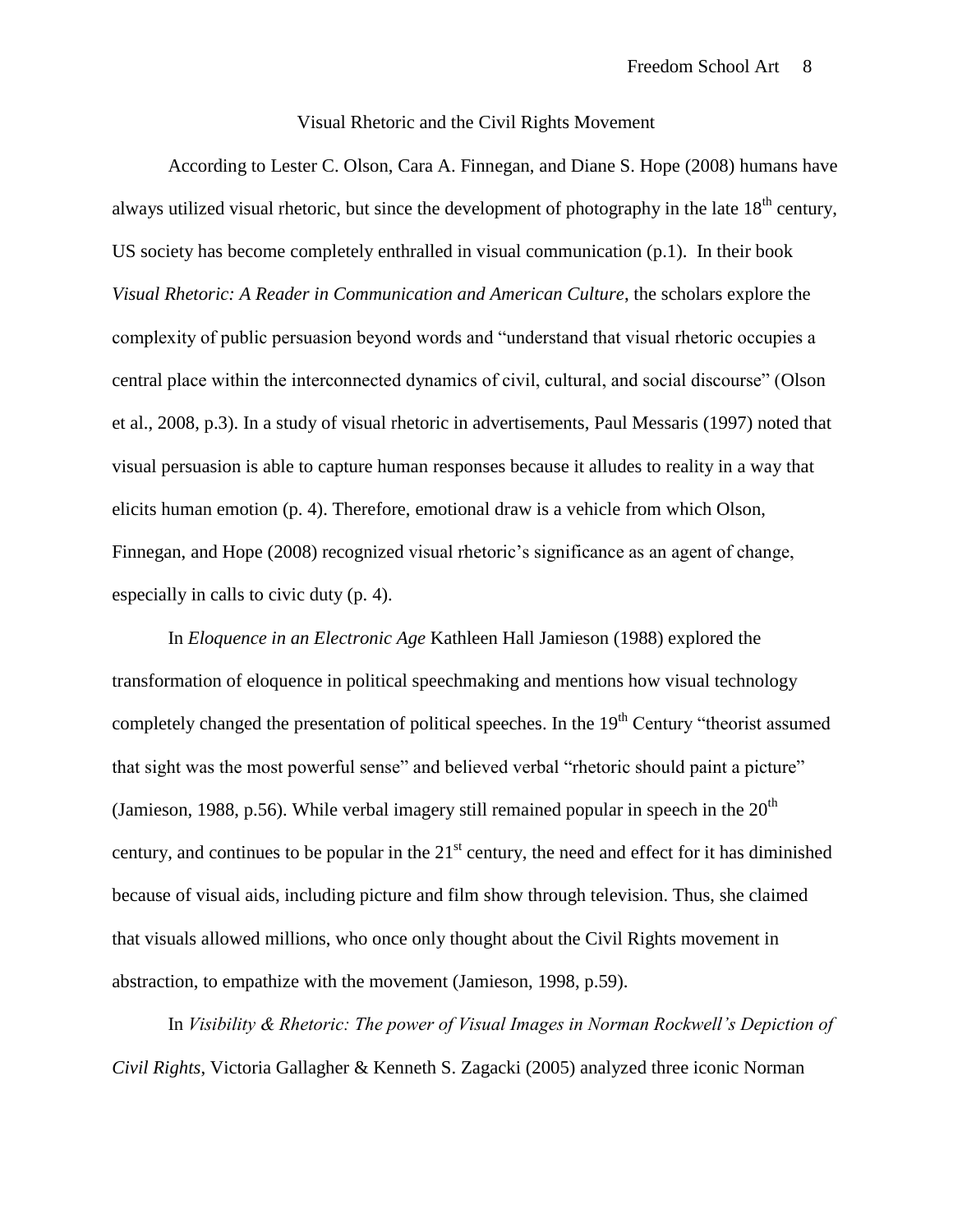Rockwell Civil Rights Movement paintings printed in *Look* magazine to address the issue of the lack of rhetorical critique of Civil Rights movement visual images. The Norman Rockwell works are "The Problem We All Live With" (1964) a close up of young Ruby Bridges walking to her first day of class at a formally all-white school, "Murder in Mississippi" a sketch of the killings of the Freedom Summer volunteers, Michael Schwerner, Andrew Goodman, and James Chaney, and "New Kids in the Neighborhood", a stare down between a pair of white children and a pair of black children standing in front of a moving van. All of the pieces highlight the persuasive power of visual images in molding public perspectives. Gallagher and Zagacki argued that the Rockwell paintings make a rhetorical impact and evoke common humanity through analysis of the form and composition of the works. They focused their paper around arguments which support that "Rockwell's pictures remain rhetorically powerful in that they are representations of historically significant events that activated and have the potential to activate strong responses" (Gallagher & Zagacki, 2005, p.196). However, they also realized the limitations in their work since the mainstream images they analyze were created by a white agent and therefore are reflections of a white perspective.

In *Visibility & Rhetoric: Epiphanies and Transformations in the Life Photographs of the Selma Marches of 1965* Victoria Gallagher & Kenneth S. Zagacki (2007) continued their analysis of rhetorical significance of civil rights visual imagery, this time looking to Selma March photographs in *Life* magazine for support. The scholars observed the same three themes that evoke common humanity in analysis of the form and composition of the paintings by Norman Rockwell, to emerge in the analysis of "the formal characteristics, relationships, and contexts" in the *Life* Photographs (Gallagher & Zagacki, 2007, p.115). In both works by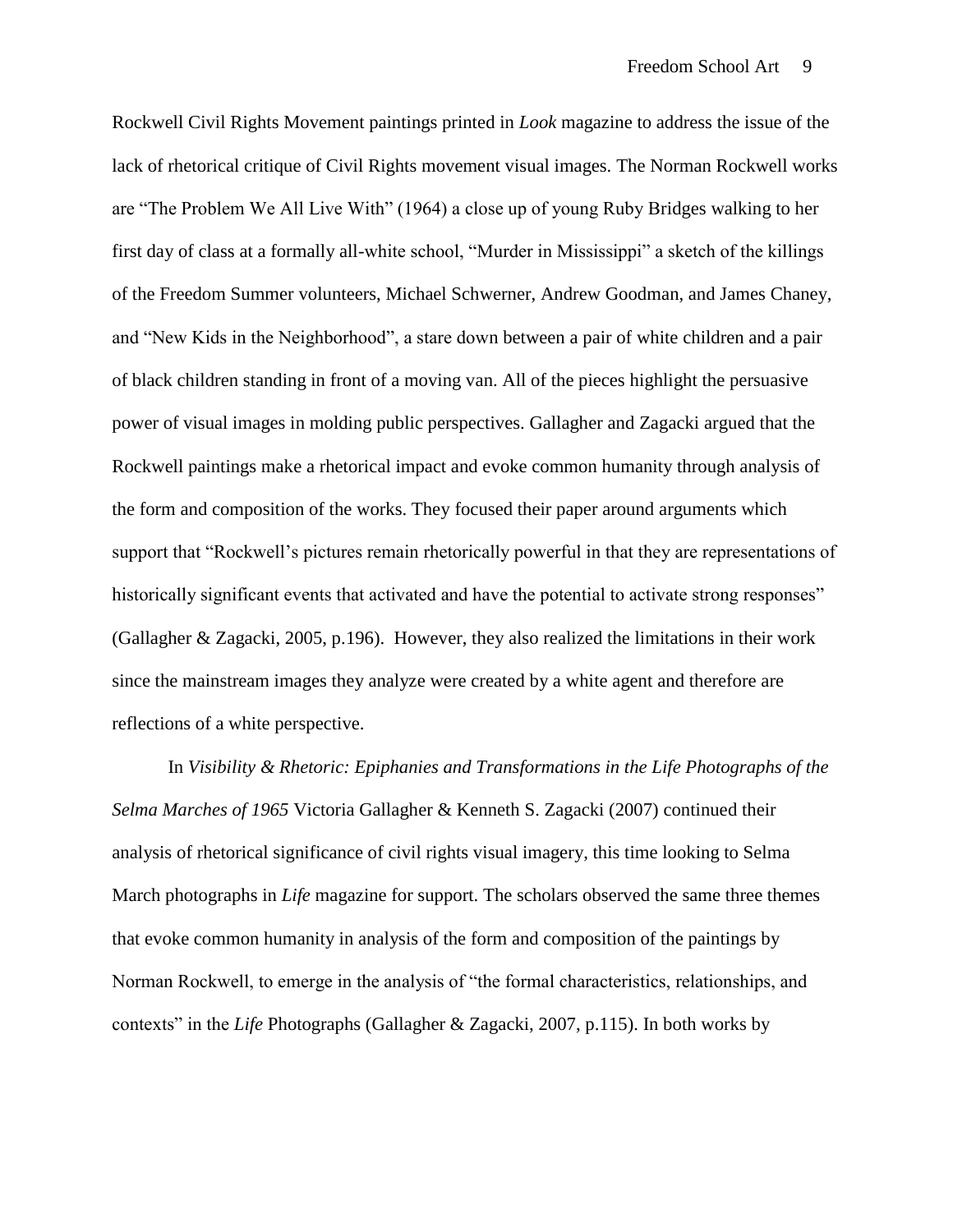Gallagher and Zagacki the visual samples are from mainstream publications from an outsider"s perspective. Furthermore, both pieces analyze samples grounded in tension and violence.

Likewise, in her essay about SNCC photojournalist in *The Civil Rights Movement Revisited*, Iris Schmeisser brought to light the terrors of civil rights situations captured in photography which lead to change. She argued the success of the SNCC photographs in "unsettling the moral travesty of glossy magazine page America with uncomfortable images of racism, violence and injustice, they provided a rather unpleasant and shocking look behind the commercial veil" that finally registered the civil rights crisis across the nation (Schmeisser, 2001, p.123). SNCC images that Schmeisser evaluated show the importance of insider perspectives often forgotten by mainstream press. However, her samples still revolve around mayhem.

The importance of visuals in the progression of the Civil Rights movement written about by Jamieson and realized by other scholars, gained a new level of legitimacy when Gallagher and Zagacki critically analyzed well known Civil Rights paintings and photographs to support this claim. The work by Gallagher and Zagacki addressed a gap in literature regarding visual arts" rhetorical ability in context of Civil Rights movement. However, their research could benefit by recognizing the importance of portraying Civil Rights movement art from multiple perspectives. The research of Schmeisser addressed one aspect of the perspective, SNCC "insider" photographers, which Gallagher and Zagacki do not touch on, but also did not recognize the importance of nonviolent imagery in motivation of the Civil Rights Movement.

#### **Theoretical and Methodological Extension of the work of Gallagher and Zagacki**

This paper will continue the research of visual rhetoric's role in the development and continued dialogue of the Civil Rights Movement by making a theoretical and methodological extension of the work of Gallagher and Zagacki. It includes the insider nonviolent perspective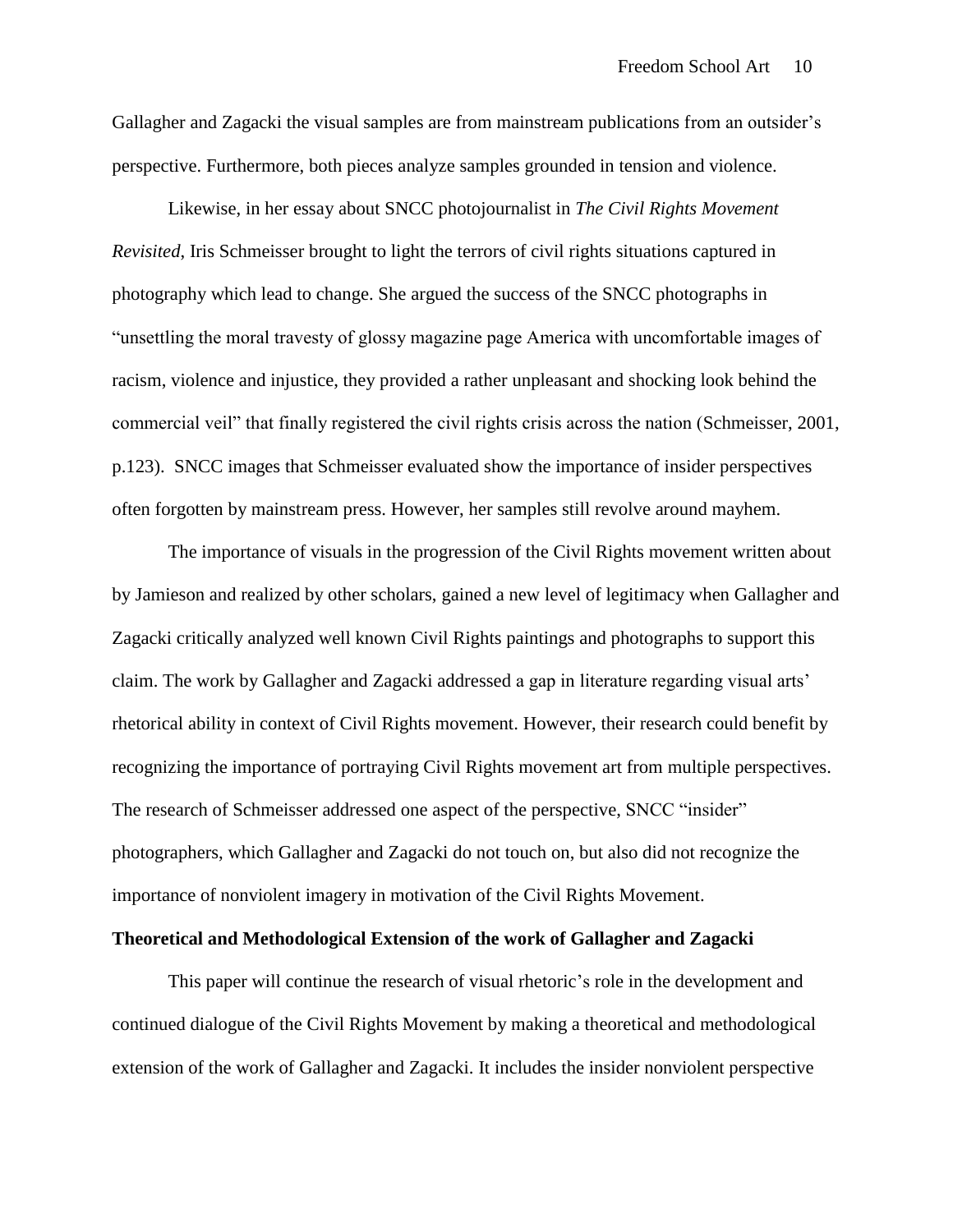that was not addressed in these scholars work or the work of Iris Schmeisser. Theoretically, Freedom Summer samples have rhetorical power in promoting common humanity, but do so in a way that highlights the insiders" perspectives and joyful unity that rooted the movement vs. outsiders" perspectives and visuals of hostility. As a form of rhetorical analysis, Gallagher and Zagacki (2005) applied three central themes to showcase how the Norman Rockwell paintings and Selma March photographs visually provoked common humanity;

by visually disregarding established caricatures,…by creating recognition of others through particularity,… and depict(ing) racial disharmony as a material aspect of American society, remind(ing) viewers that abstract political concepts were always relative to the individuals or groups whose lives where most directly influenced by their presence or absence. (p.180)

Utilizing the themes Gallagher and Zagacki developed to analyze their samples, the Freedom Summer artwork disregards established caricatures elsewhere found in stereotypes through photography that provides snapshots of actual occurrences that do not typecast their subjects. Examples of artwork and poetry show the creation of recognition of others through particularity by giving voice to the previously silenced through creative means. Thirdly, a common saying states that "seeing is believing". The photography samples make the abstract understandable and obtainable by acting as visual reassurance, to concepts that might otherwise be less convincing without visual confirmation.

#### Rhetorical Analysis

#### *Disregarding Established Caricatures and Stereotypes*

The Freedom School photographs "Boy and Singer", "Cynthia Bird", and "Freedom Summer Students and Their Art" break established caricatures by showing real life scenes of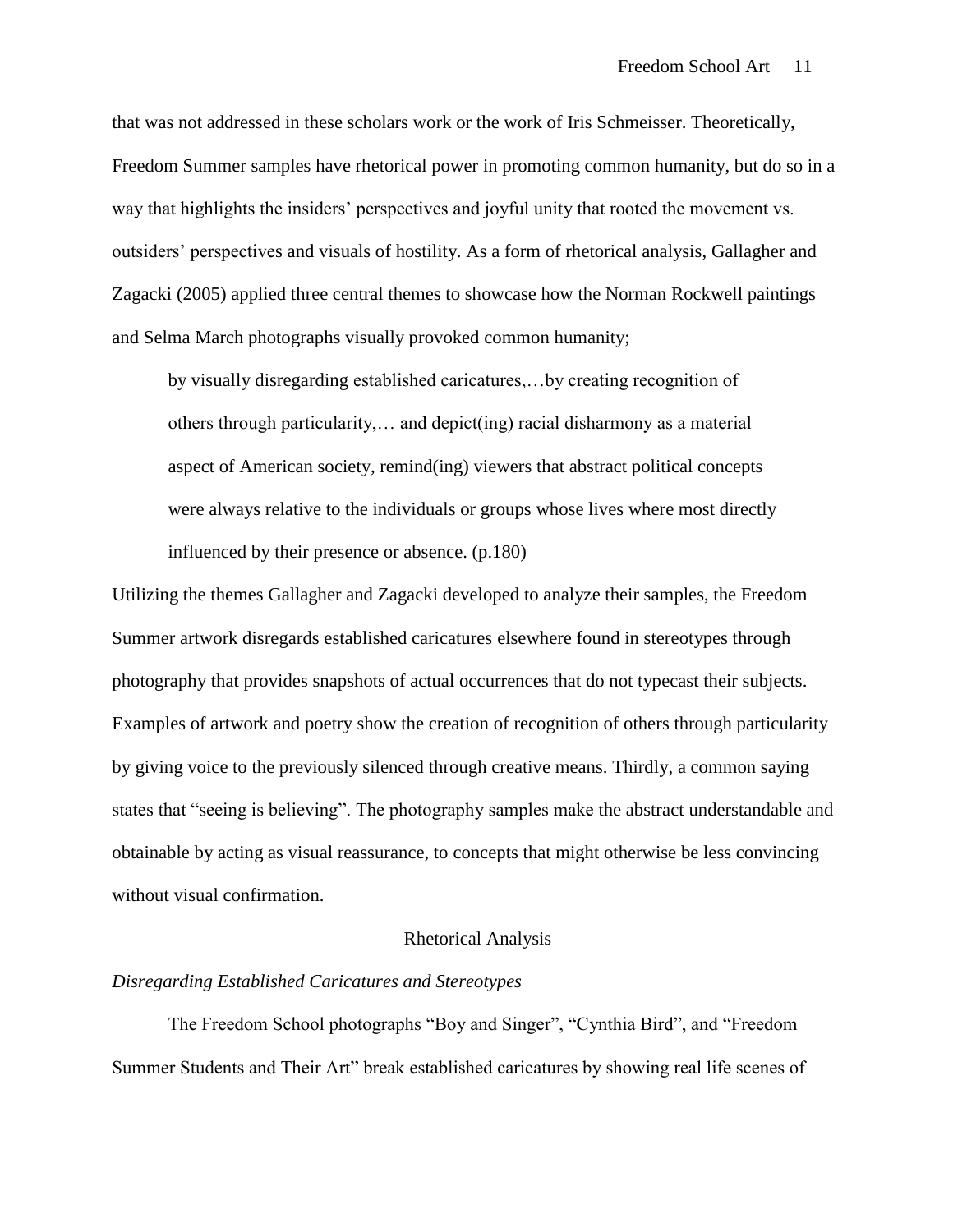black students and white volunteers acting and interacting outside of stereotyped ways. Gallagher and Zagacki (2007) argued that the *Life* photographs and Norman Rockwell paintings formed common humanity by "overturning inferior, threatening, or otherwise demeaning character tropes" of African Americans (p. 121). The Rockwell works, ""The Problem" and "New Kids" depict African Americans as "everyday Americans", going to school and moving into a new house which overturns demeaning character tropes of African American's as completely different and uneducated people. Additionally, "Murder in Mississippi" and the *Life* photographs show black and white Americans feeling common emotions and struggling together, uniting them on the same sentimental level. However, while these artworks break established caricatures, they do not completely squash the caricatures. All of the iconic samples give off a sense of tension and/or victimization by showing fear, desperation or apprehension in the gestures of the "other"; the "other" defined by the viewer. Therefore, the Rockwell and *Life* art embrace common humanity, but still struggle to move far away from demeaning character tropes. Freedom School Art on the other hand, especially "Boy and Singer", "Cynthia Bird", and "Freedom Summer Students", do not straddle the stereotype line, rather they depict scenes where demeaning caricatures are not present, nor does the viewer feel the need to negatively reference such caricatures.

The two subjects in "Boy and Singer" disregard established caricature in a precious moment of musical unity; where race and age are irrelevant. The photograph feels intimate because the two figures look at the instrument and sheet music and create a downward pointing triangle which draws the focus inward. The inward focus and the fact that the two figure"s gazes meet at the same axis point connects the boy and man, even though they are not physically touching. The composition of the photograph communicates the visual relationship of the figures and the idea that the white man and the black boy are fascinated by the same interest, music.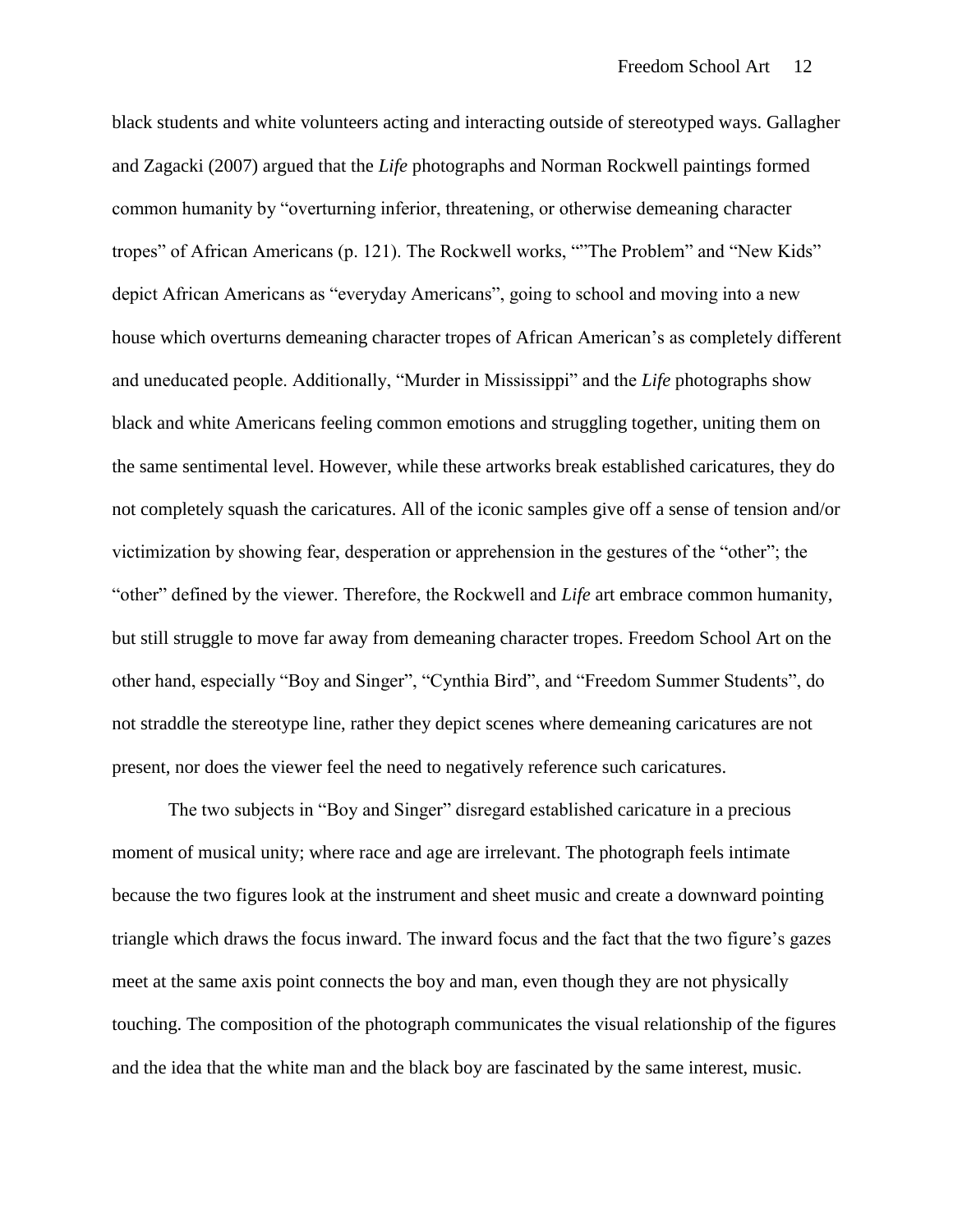Some white people stereotyped black people as unusual, so unusual that the white people could not relate to black people or enjoy their company. Here however, the boy and singer both take relaxed postures and no signs appear to persuade the viewer that this scene is unpleasant for the participants. As a pair the figures break caricature of young black students as uncivilized and undisciplined, by showing the two in harmony. Similarly, the boy as an individual entity, disregard the established caricatures of young black children as lazy menaces to society.

The boy in "Boy and Singer" strays from negative caricature by looking nonthreatening, respectful, and curious about music education. In "The Problem We All Live With", Rockwell shows a scene directly related to and iconic Civil Rights moment. While "Boy and Singer" took place during the Freedom Summer, it is not a scene directly pertaining to a historical moment in the Civil Rights Movement. However, "Boy and Singer" fractures stereotypes of a black boy"s interest, demeanor, and relationship with a white man, and in doing so a huge racial barrier is broken. The difference in the approach to persuading common humanity of the two images lies in the context that "The Problem" addresses the problem of discrimination in the United States, while "Boy and Singer" provides a solution to that problem through artistic integration. Art in the Freedom Schools allowed caricatures to be broken in a natural, unforced manner.

Akin to "Boy and Singer", "Cynthia Beard Sitting on the Shoulders of Volunteer Jacob Blum (Yale University)", generates common humanity by breaking stereotypes about interracial relationships. First off, young Cynthia Beard stares directly toward the viewer. Although the viewer cannot know exactly what Beard felt in this moment, her face does not appear frighten and her body looks relaxed into a comfortable posture. The photograph changes preconceived notions of black/white interaction then when the viewer takes into account that comfortable Cynthia Beard sits on the shoulders of Jacob Blum, a white male college student and clasps hands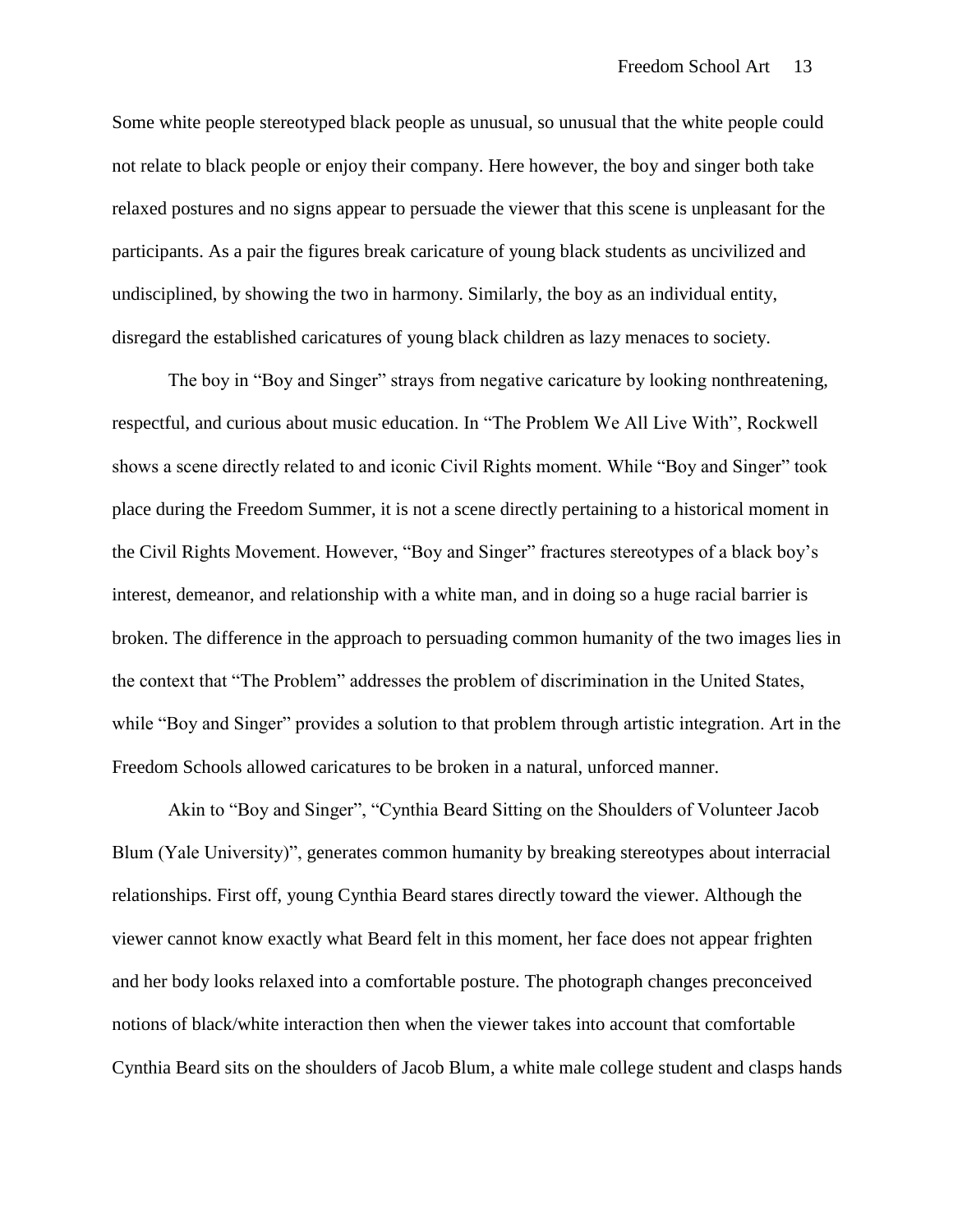with Blum and another college student. Blum and the other student appear comfortable as well in their facial expressions and stances. Blum and Beard were not the typical pair one would see together in 1964. The Freedom Summer however, allowed for such a magnificent relationship to bloom and photography allows for that relationship to be seen, understood, and integrated into the lives of viewers.

Moreover, "Cynthia Beard" breaks caricatures of black people as the "other" through its context and composition. In "New Kids in the Neighborhood" the black and white children stand firmly on opposite sides of the sidewalk and gaze at one another as complete strangers. Although the children are dressed similarity and share other commonalities of pets and baseball, they remain divided by unfamiliarity of the other. Contrary to the division in "New Kids", in "Cynthia Beard" the figures are all united together. Even though the subjects are of different races, there is not clear presence of who is the "other". Additionally, the composition on "Cynthia Beard" does not showcase any overarching domination of one subject over another. The picture dismisses any caricatures of power and/or submission due to larger size, physically or symbolically because the photograph is cropped so that all the figures appear relatively the same size. Therefore, the subjects and the way those subjects are displayed in Freedom School Art have the rhetorical ability to eliminate stereotypes of the lesser other and create concept of equality.

"Freedom Summer Students and Their Art" continues in the tradition of other Herbert Randall Freedom School photographs of eliminating stereotypes by showing real life examples that prove fallacy to those stereotypes. In 1964, and unfortunately some people still today, thought that people with different color skin then their own were not only different, but of lesser intellect or character than them. The photo, "Freedom Summer Students" shows kids being kids. In the photo one boy looks timid, another enjoys the attention, and all of them move about, as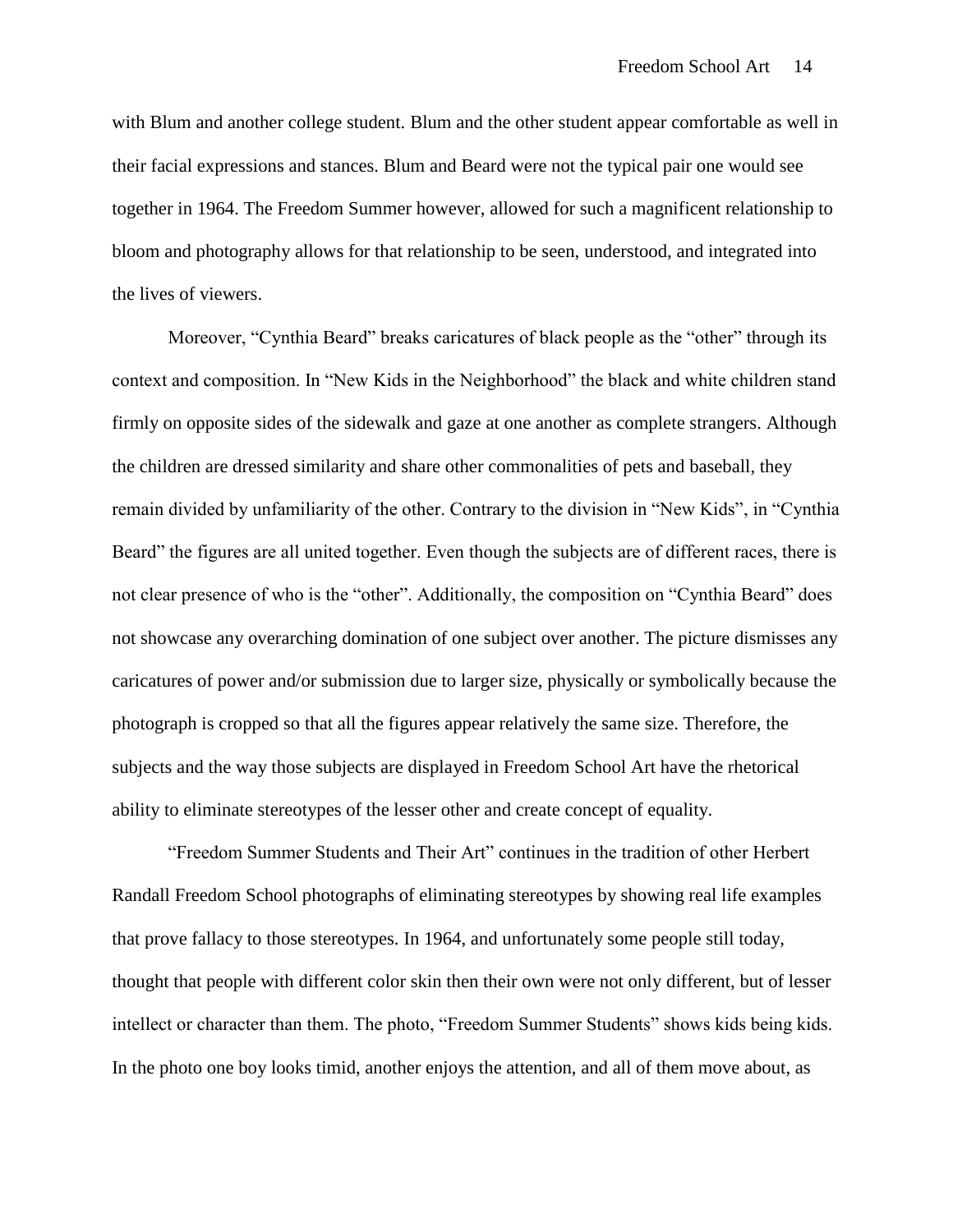most children prefer not to stay still. While all of the children are black, the viewer could easily picture any group of children, no matter their skin color in this same scene and acting in similar fashion. This photo allows the Freedom School students to be seen as human beings; human beings no different from white children and human beings, who if given the opportunity have the ability to shine. Additionally, the children stand surrounded by artwork and one small boy cradles a book under his arm. These children are not delinquents, they are eager students, craving the opportunity to learn and express them selves. The artwork within the photograph also visually promotes common humanity and the establishment of equality. The banner on the left side of the image reads "FREEDOM" and is surrounded by handprints of all different sizes, colors, and hands. The vibrant handprint arrangement on the banner does not just promote diversity; it shares diversity as a colorful celebration.

"Boy and Singer", "Cynthia Beard", and "Freedom Summer Students" evoke common humanity by finding common traits among people of different colored skin and how people can use those similarities to form whole interactions like Beard and Blum, and the boy and singer. Additionally the images, especially "Freedom Summer Students", convey the idea that shared humanity includes embracing that which is similar among humans, as well as that which makes each any everyone unique. Ideas formed around caricatures and stereotypes disadvantage society with ambiguous and often false claims. The Freedom School photographs break away from false claims and steer the viewer to see positive scenes of people of black and white skin working and playing peacefully together. Gallagher and Zagacki (2007) mentioned that "the Civil Rights movement was a coherent entity, an eclectic but "healthy: group of individuals who were strengthened and comforted in the face of racism by the common goals they shared (p.123). Many of the iconic images of the Civil Rights Movement brought together the groups of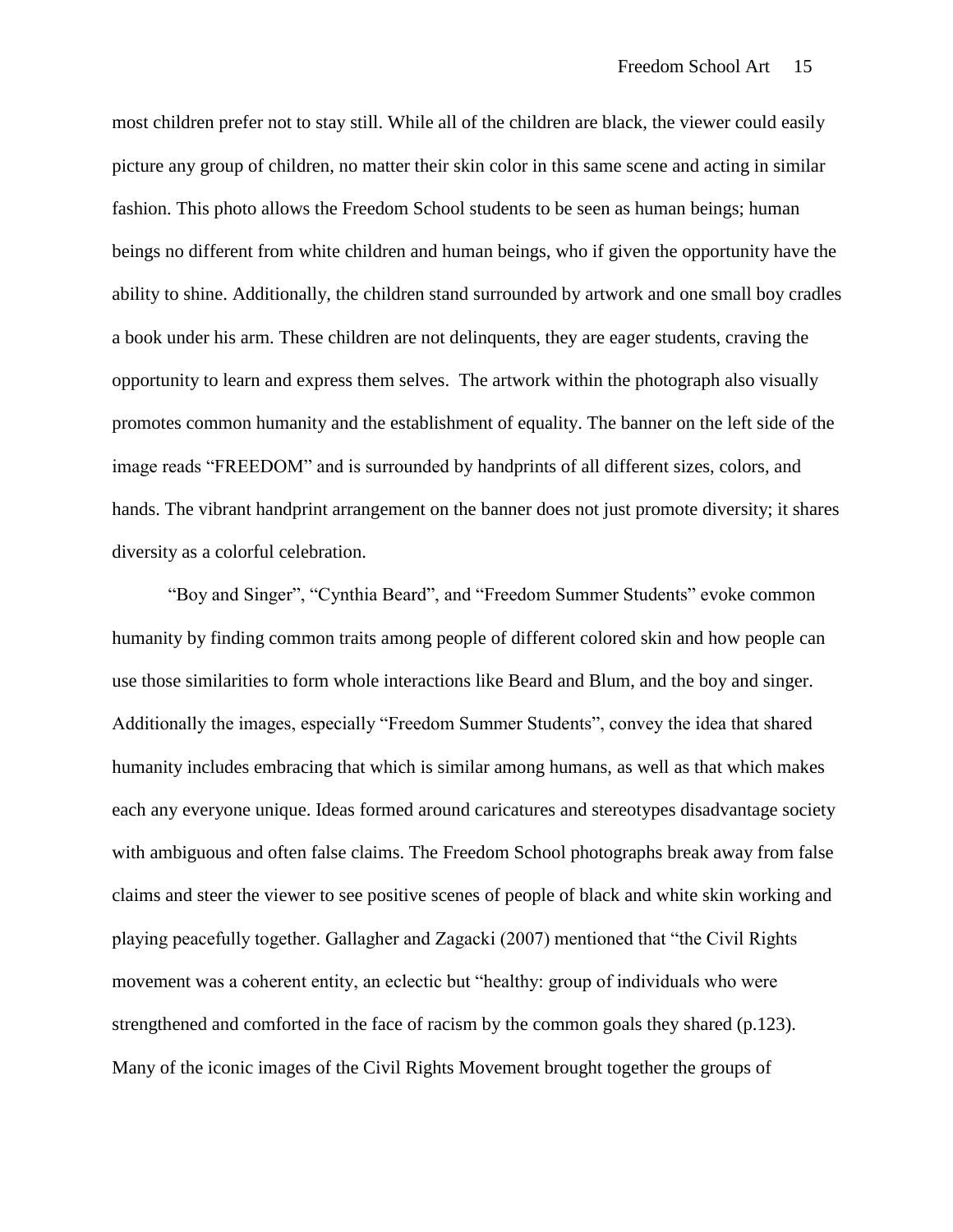individuals Gallagher and Zagacki mention through visually showing the atrocities and uncomfortable situations, the faces of racism" that were occurring and would continue to occur it changes were not made in the US regarding Civil Rights. The messages displayed in famous Civil Rights imagery played and continue to play a vital role in shaping the values of American society. American society could benefit even more from also viewing Freedom School art along with the well known Civil Rights movement imagery. Freedom School art focuses more on the moments of shared common goals and less on the face of racism. In doing so, Freedom School art portrays scenes of comfort and celebration that complement and ease some of the tension caused by trying Civil Rights imagery. The Freedom School art does not ease the viewer in the sense that it makes the viewer care less about the movement. Rather, Freedom School art eases the viewer into changing negative perspectives toward people of different races by showing Freedom School students as human beings in harmonious scenarios. Freedom School Art also adds a valuable element to historical and contemporary perspectives of Civil Rights by giving recognition to others through particularity.

#### *Recognition of Others through Particularity and Establishing Voice*

Stated differently, by giving voice to a previously silenced group, Freedom Summer Students, Freedom Summer art transformed how people interacted during the Civil Rights Movement. Plus, if shared with more people today Freedom School art and its ideals could transform how society interacts in the future. The artworks "Tree+Bird" and "Freedom Flowers" and the poem "I am negro" by Rosalyn Waterhouse, communicate they hopes and desires of that lost voice and in doing so are recognition of the particular. As stated earlier, up until the 1964 Freedom Schools and Freedom Summer many advocators of Civil Rights did not have the liberty of speaking their minds. Luckily, Freedom Summer heaped many previously silenced voices be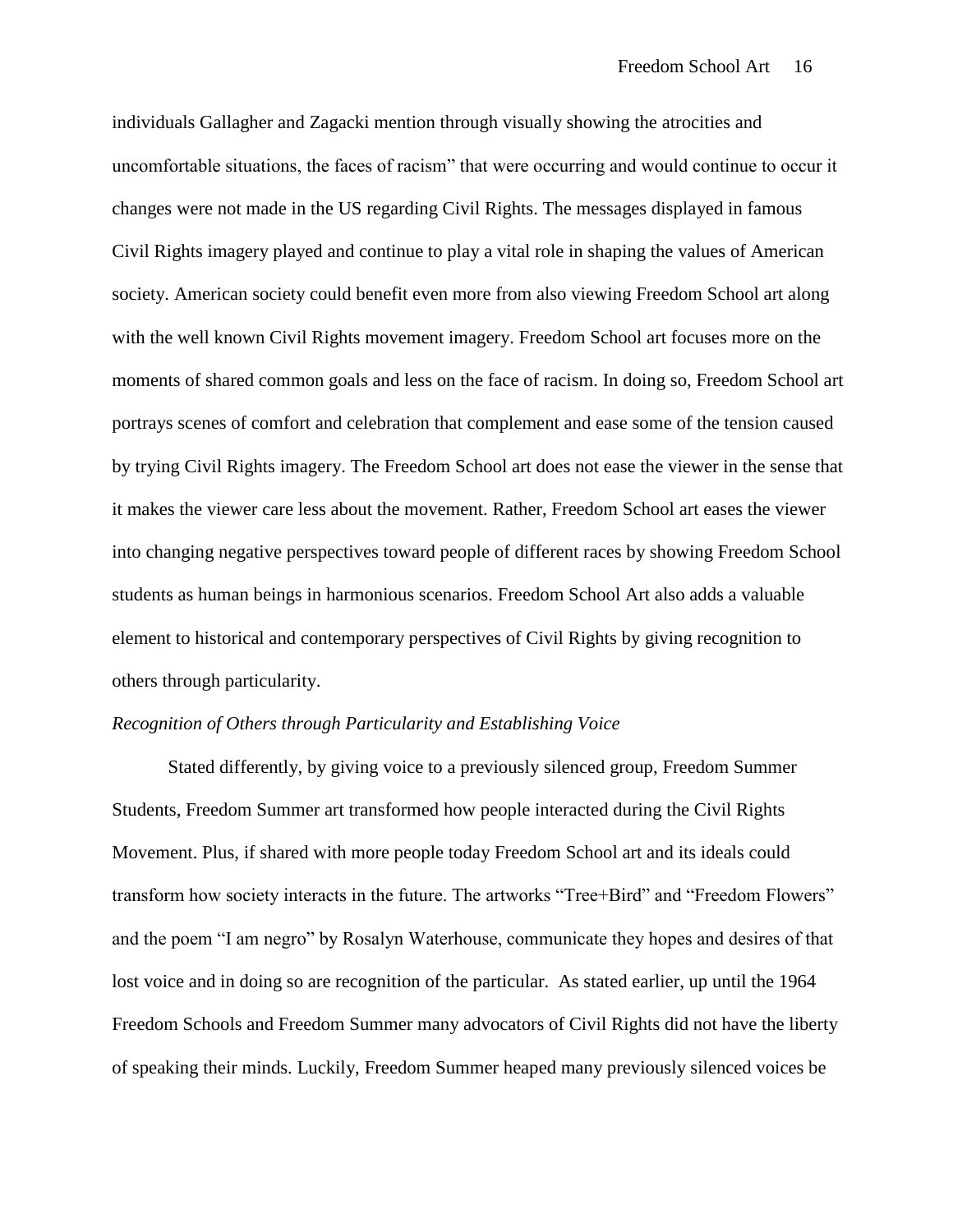heard and helped many people find a voice they did not even know they had within them. Now that these voices have been found, it is important that they are not forgotten, nor our new voices hidden away from the public.

At first glance, "Tree+Bird" takes form as an abstract art piece. However, after the viewer realizes that the organic shapes represent a tree and a bird and the artwork was created by Geraldine, at the time of completion a 5-year-old Freedom School student, the picture begins to take on new meaning. Like the other arts and participatory activities, the visual arts where put in the Freedom School curriculum as means of opening up discussion and making sure that students absorbed the material they learned, not just memorize it for a test and forget it a moment latter (Chilcoat & Ligon, 1994). Chilcoat and Ligon (1994) further emphasized "these schools focused on the minds and abilities of students, encouraged them to think, to express, to participate, and offered them a chance to make a difference in their world" (p. 128-129). The subject and the positioning of bird in Geraldine"s work lead the viewer to assume that the bird is surrounded by a vast amount of open space and can fly away at anytime. Geraldine"s artwork gives her a voice and she uses that voice to discuss freedom, freedom of a bird that has the opportunity to fly away. Although the viewer can not physically see the artist, nor is the artist represented as a figure in her artwork the viewer can still connect to Geraldine through the message of freedom in her artwork. Geraldine, the artist, becomes a distinctive individual in the mind of the viewer through his or her emotional exchanged through her visual. Geraldine"s artwork is tangible to a moment and therefore can put Geraldine in a tangible place in historical reference. Geraldine, like other Freedom Summer students, most likely repeated the personal benefits of feeling important and discovering her personal identity through the creative Freedom School curriculum.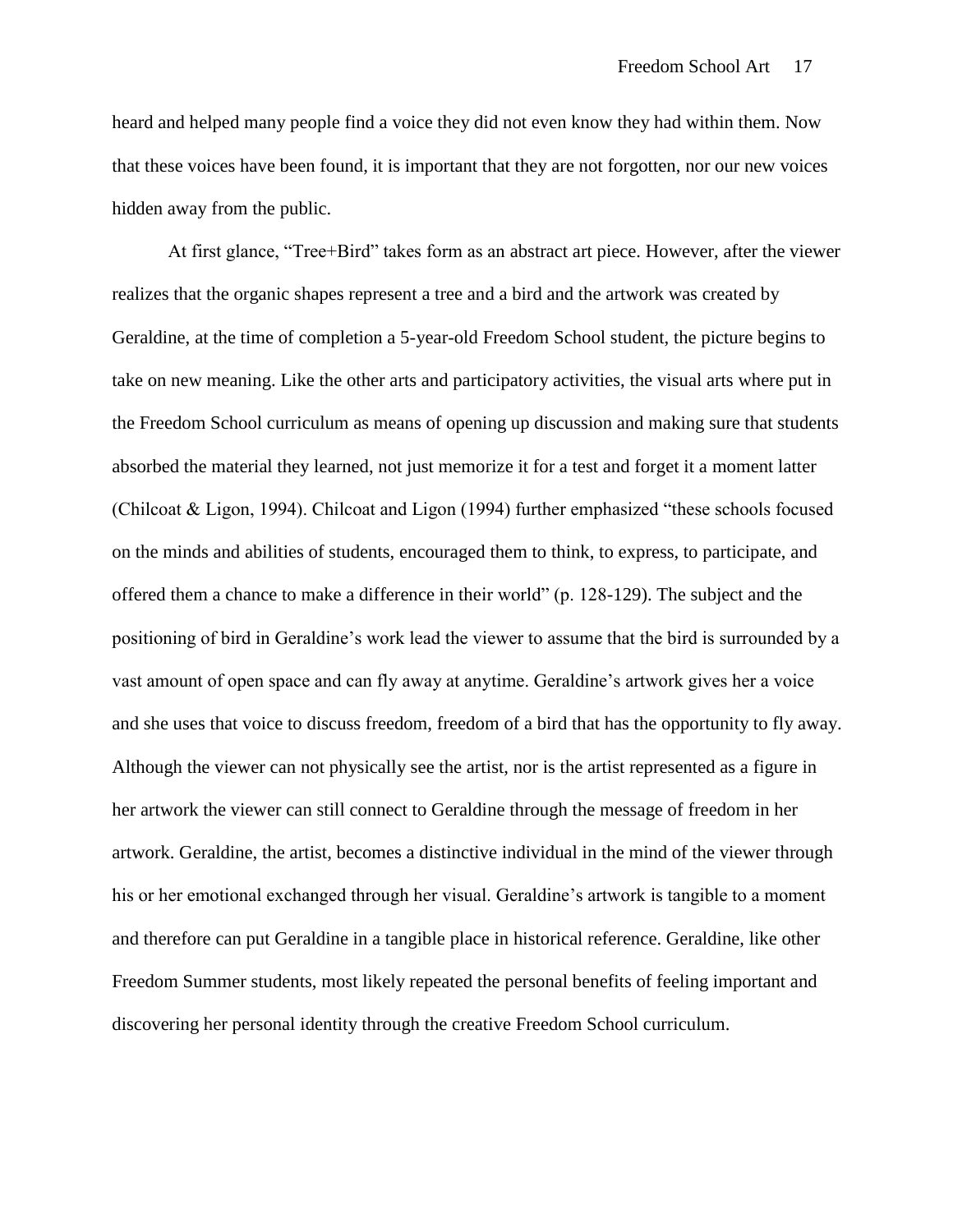Equally important to her formation of her own voice is the power of her voice when shared with other people in creating common ground. Whether it is a feeling that people endure daily or only on rare occasions, most people can relate to feeling captive, whether physically or mentally, and want to escape their imprisonment. In her art Geraldine craves freedom, however it is interesting that her image does not illustrate the place she is trying to escape from, but the freedom she is trying to get to and share with her voice. The level of optimism in Freedom School art never seems to perish, not even at the summer's roughest times. The optimistic voices of many individuals, including Geraldine, work to gather to share the Freedom Summer story and encourage people to believe in and practice Civil Rights. While the collective voice of the Freedom Summer grew loud enough to make a statement in the Movement, it was each individual voice that gave the collective voice legitimacy. In addition, the arts often acted as the vehicle of the voice. While the Freedom School students" art was mostly used for their own personal development, on occasion it was also used for the development and sustainability of the program. One such endeavor that utilized the children"s art was an Art Show and Sale at the Georgetown Gallery of Art in Washington, DC. The show which displayed and sold student pieces and contributing artist pieces, raised money for supplies, books, and other costs of the Freedom Schools (Art Show, 1964). The student artwork printed in the Show pamphlet, including "Tree+Bird" represents the student's desire for freedom. It is also interesting to note that all the freedom works shown also depict nature in some peaceful form; perhaps alluding to the tranquility they would like to find when they overcome their adversity. The visual arts of the Freedom Schools provide remarkable insight into the student"s experiences because through their art student"s had the ability to express themselves in ways that did not exist or they did not know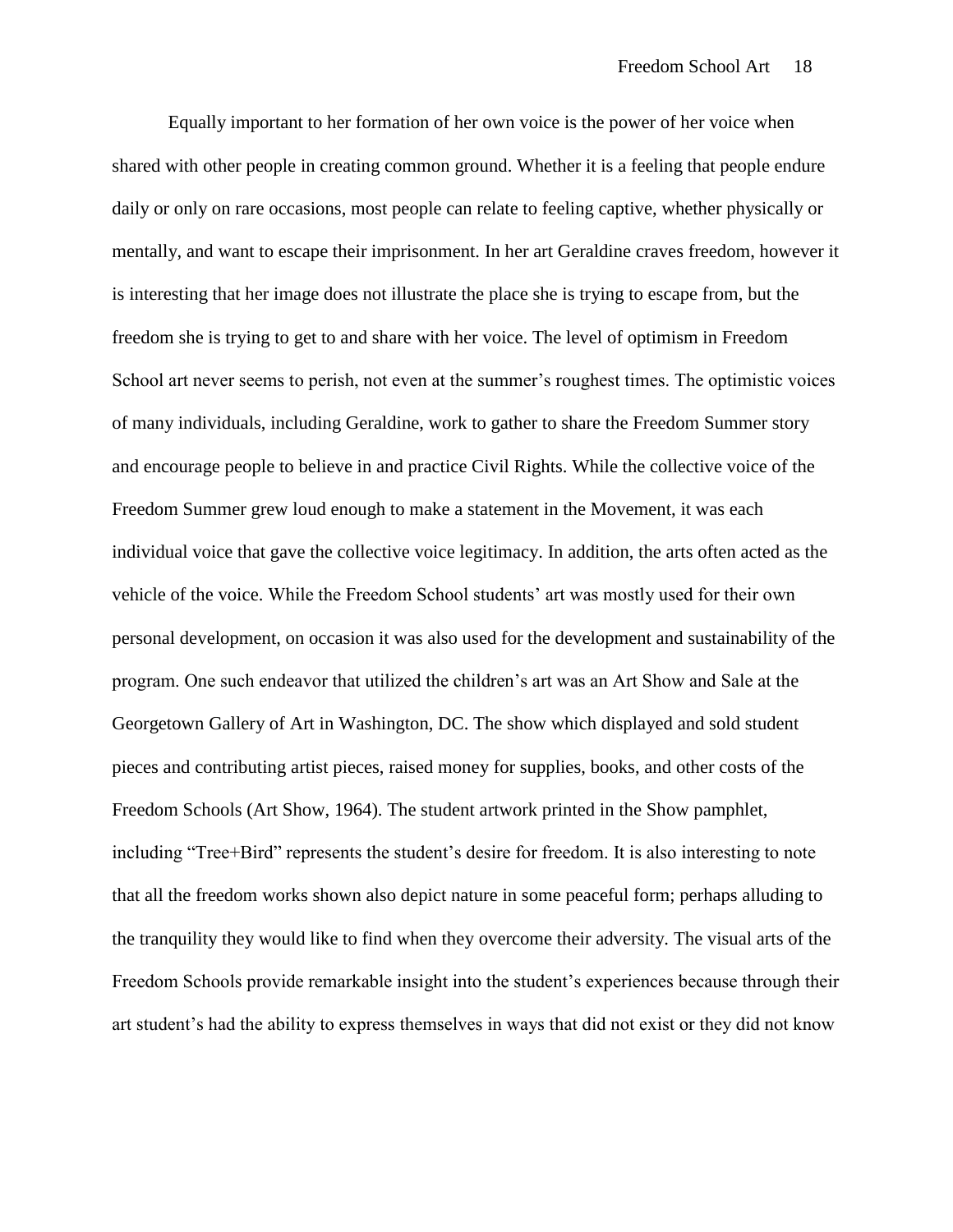how to communicate through words. The visual communication of individual students then connected to multiple different onlookers.

"Freedom Flowers" another student artwork from the Georgetown Gallery Show expresses Freedom and Diversity, and gives a student an individual artistic voice. As mentioned in relation to all of the Freedom School art for the Art Show and Sale, "Freedom Flowers" depicts an outdoor scene. Theoretically, when one is outside he or she is free. Additionally, each flower in the artwork has a unique design. All the flowers are beautiful as individuals and together, just as a diverse group of people can live together as a beautiful group of individuals. "Freedom Flowers" is significant for the release that it provided for the artist and the symbolic themes of freedom and diversity that emerge from the work. Analyzing the artwork from another angle, "Freedom Flowers" is significant for the voice and recognition that it gave to a particular individual. In photographs of individuals, viewers can relate to those individuals through facial recognition and sometimes even through a name provided in a caption, or if a famous scene through past recollection of that person. Since it is not actually necessary for a person to see another person to form a bond with him or her, viewers can define the artist of "Bird+Tree" and "Freedom Flowers" as individuals by connecting to their ideals of freedom and diversity. When people humanize other people, it is harder for them to abuse them. Thus, during the Civil Rights movement, when the white public began to see the black public as particular individuals, the USA began to see changes in attitudes and laws regarding Civil Rights. Art does not have to be strictly visual for people to give recognition to others and change their ways. Verbal art, such as poetry, can also transform the way people view themselves, others, and the world around them.

In the early 1960s the United States was a segregated nation and therefore it was essential for people to identify other people as individuals and on a human level in order to see beyond the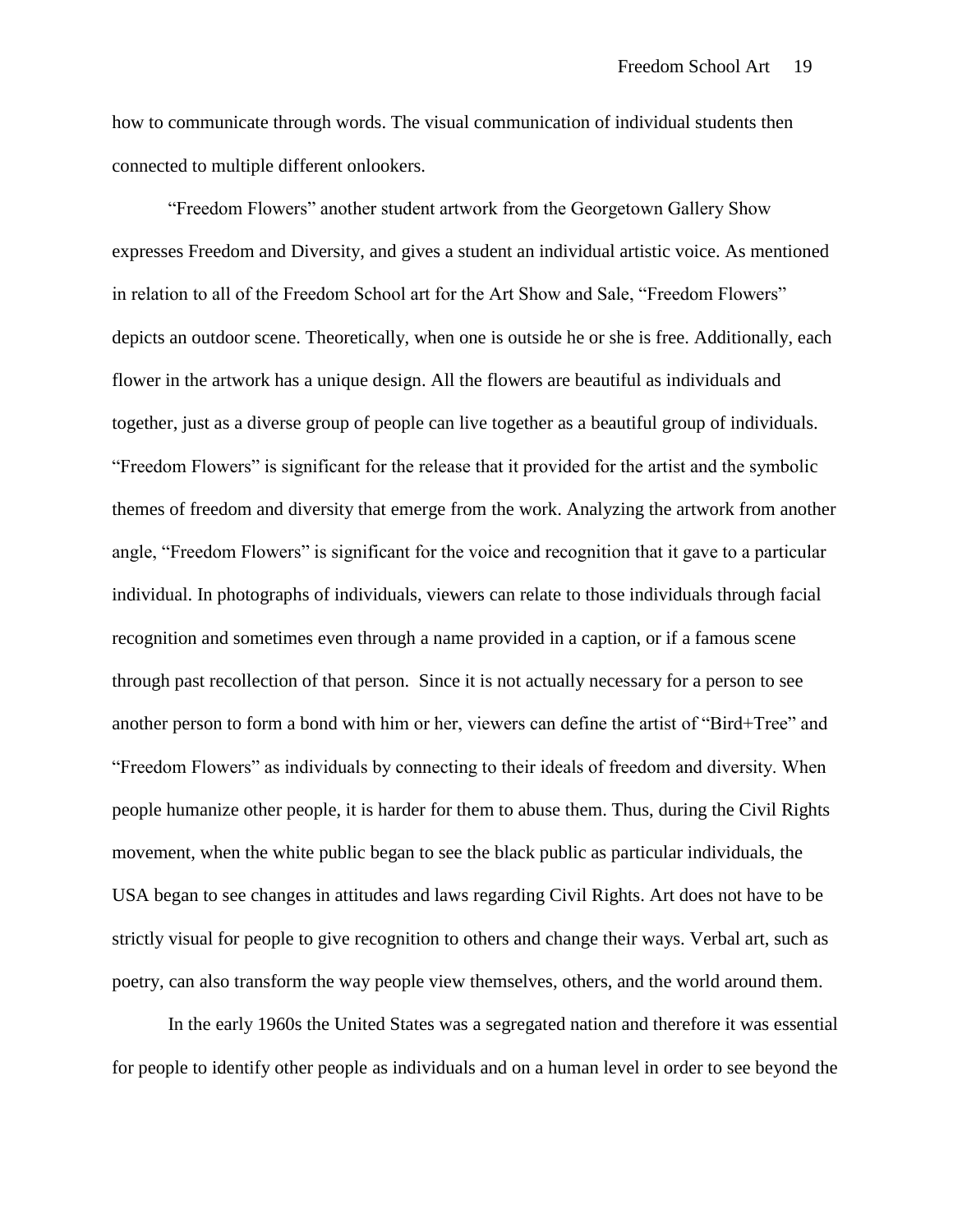limitations set up around them. In her poem "I am a negro", Rosalyn Waterhouse confronts segregation and proclaims

I am a Negro and proud of its color too, If you were a Negro wouldn"t you? I am glad of just what I am now To be and do things I know how, I am glad to be a Negro so happy and gay To grow stronger day by day. I am a Negro and I want to be free as any other child, To wander about the house and woods and be wild. I want to be Free, Free, Free (Cooper, 1966, p.25).

The words of Waterhouse, an 11 year-old Freedom School Student in 1964, demonstrate how poetry allowed Freedom School students to not only explore and praise their heritage, but also release their desires and emotions. When children are given the opportunity to express and create, it is always astonishing to see their intellectual and thoughtful finished products. Poetry, along with the other humanities subjects, assisted the Freedom School teachers in encouraging themes of self discovery, equality, and emancipation (Perlstein, 1990). Most the students had been silenced their entire lives until they came to Freedom School and where given a voice through activities, such as writing poetry. In her poem Waterhouse shows her pride and courage, "I am a Negro and proud of its color too," and her desire for an improved life, a life with freedom, "Free, Free, Free". Waterhouse uses pathos to draw in the reader and/or listener of her poem because she is just a child and wants to do what children are suppose to do, run around free and explore the world. Reading the open it is difficult to not picture little Rosalyn in ones head and not want freedom for her too. The imagery created by the poem in turn becomes visual rhetoric which emotionally draws the reader to Rosalyn and makes him or her question why Rosalyn is not free and what can be done to grant her the same freedoms as other children.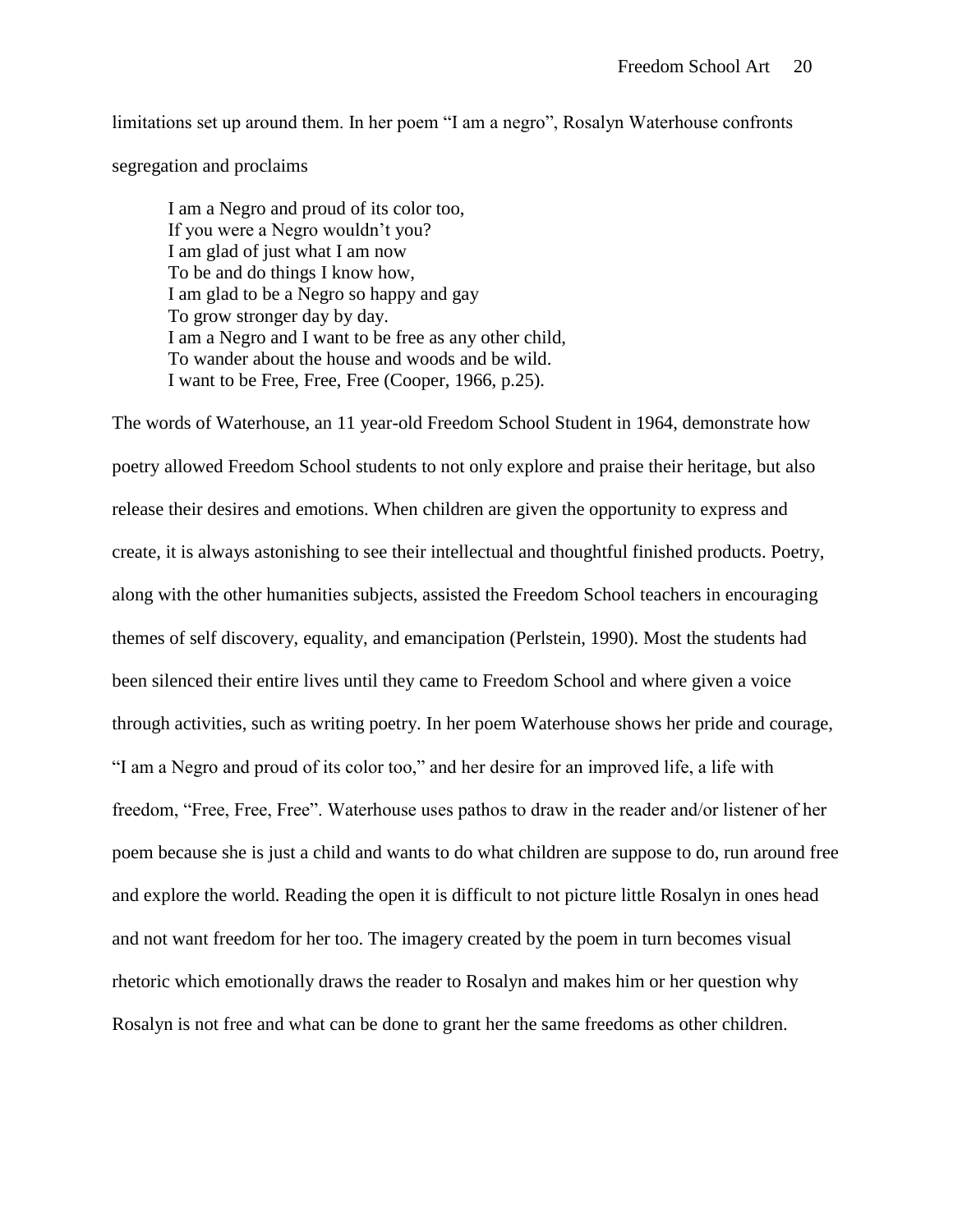In famous, iconic images, people usually know right away what they are seeing because they have already seen a reproduction of the image or have already heard about the image. Therefore, in artwork such as "The Problem," people recognize Ruby Bridges as an individual because of her well-known story. Lesser known works such as "Tree+Bird", "Freedom Flowers", and "I am negro" are no less important because they are not well known by the public. Lesser known works that draw connection through recognitions of others through particularity are equally, if not more important than the "big name" images because they truly give voice to silenced; not only the silenced in the past of racial barriers, but the silence of the present by credibility and popularity barriers. In order to shape public knowledge of the Civil Rights movement and shape civil rights discussions in the present, society must look to all the perspectives of the past, including the perspectives of the Freedom School participants. *Making the Abstract Understandable and Obtainable* 

Lastly, Gallagher and Zagacki argue that Rockwell's civil rights paintings and the Selma March photographs force people to form and reform the way in which the shape their realities by bringing to light in an understandable way abstract political concepts. Visuals function rhetorically to challenge people to face moral issues, such as civil rights issues, that although many people are familiar with, they often push to the side because they are not moral issues that affect them on a personal everyday basis. To change the atmosphere in which people thought about Civil Rights, Rockwell and the *Life* photographers presented the viewer with "unsettling and gritty" visions (Gallagher & Zagacki, 2005, p. 190). While scenes that produced change be making the viewer feel uncomfortable about the situation helped the movement progress, scenes of joy and community also existed to progress the movement. The Freedom School photographs "Boy and Singer" and "Cynthia Beard", which drew common humanity by disregarding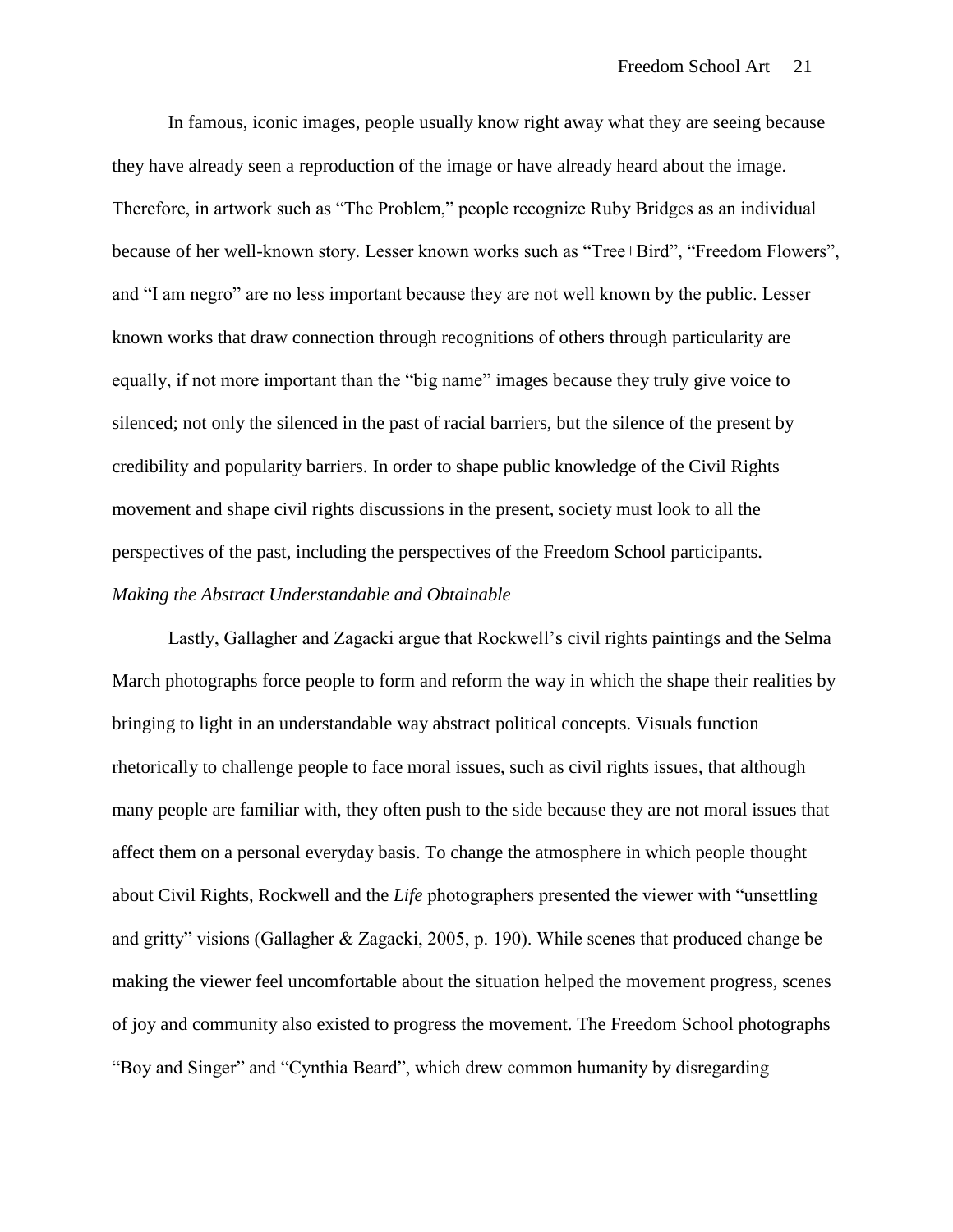established caricatures, also function rhetorically to make abstract concepts understandable to the public. Moreover, the Freedom School pieces highlight scenes of unity that not only show positive outcomes of civil rights effort, but also do so in a comfortable matter that makes the viewer think that similar situations are obtainable for the rest of the public too.

In the early 1960s the United States of America was a segregated nation. Therefore, the majority of the population was not accustomed to seeing positive and non-dominating interracial relationships. Additionally, it is sometimes hard to visual a concept in which someone is not familiar with that concept. "Boy and Singer" and "Cynthia Beard" function successfully as visual rhetoric because they provide viewers with a clear example of what a positive interracial relationship can look like; giving people the opportunity to better comprehend the concept and move forward with the ideals behind that concept.

In "Boy and Singer" common ground is established between two people of different backgrounds because both the white man and the black boy are drawn to the same music. The two figures co-produce the music and they co-produce a visual of equality. Furthermore, their comfortable postures and gestures make their co-produced equality flow effortlessly. The singer sits and the boy bends down with his hands to his knees which put both figures at the same level. The subjects do not dominate over one another because of the balanced heights of their positions. The picture does not share an extraordinary event in that it is just a photo of a man playing an instrument for a curious observer. The picture however does share an extraordinary event in that the scene is created between two subjects of different races and yet the scene is harmonious. Similarly, the scene does not show the violence of the civil rights movement. The scene does show the co-produced synchronization of the movement. "Boy and Singer" lets the viewer know that positive interracial relationships are possible and do exist if people work together to form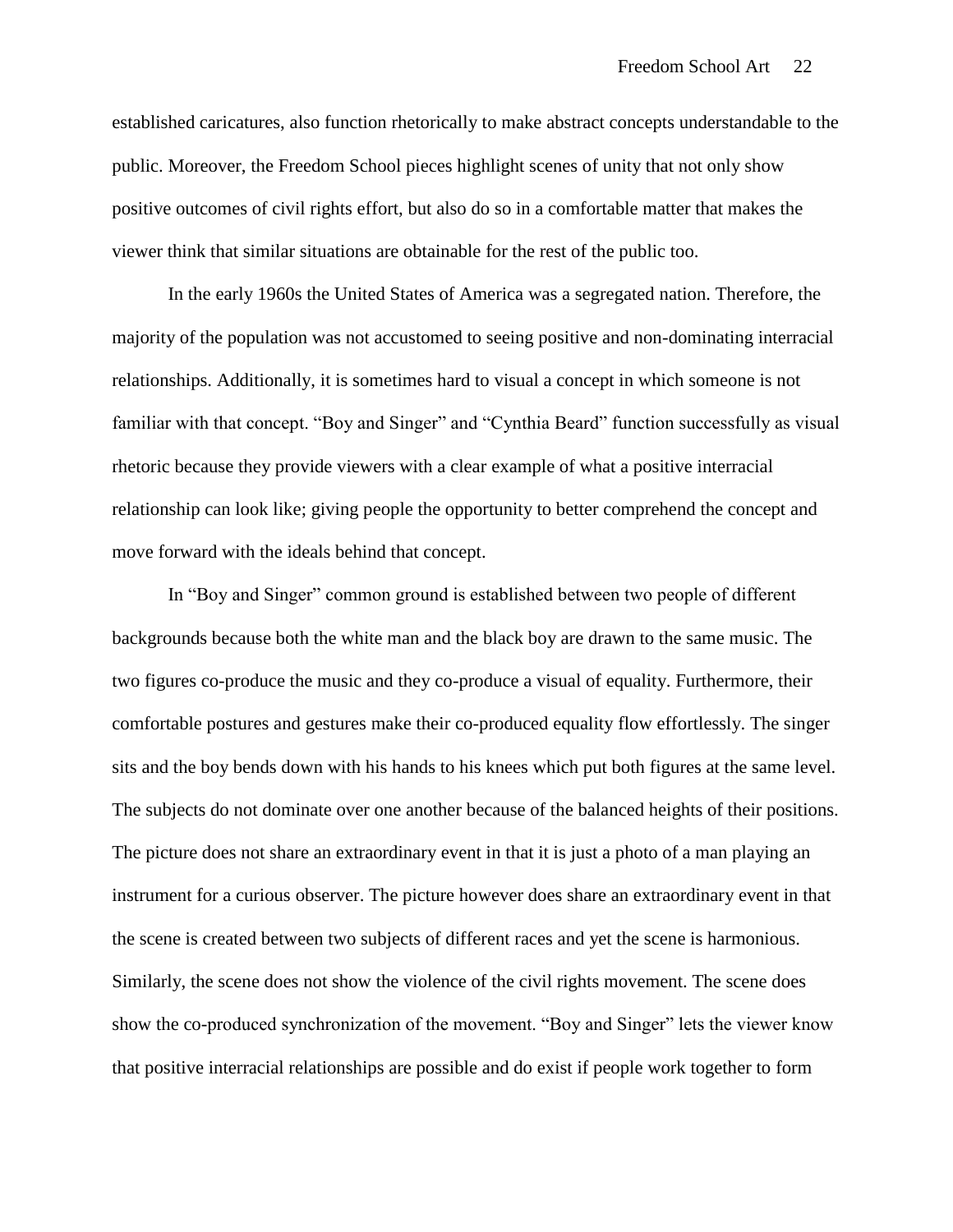them. Furthermore, since the scene between the man and boy is a relatively common situation that most people can relate to, the experience is plausible to the viewer and encourages him or to co-produce similar encounters.

In order to understand the Civil Rights movement it is important that people recognize the violence that people endeared, such as seen in "Murder and Mississippi" and many of the Selma March photos, in order to make the movement a reality. From this violence people grew and continue to grow closer to the movement through feelings of guilt and compassion that connect onlookers to the participants of the movement. However, guilt and compassion for other people"s pain alone does not change a society. A group must also have hope and optimism in order to change a society. The photograph "Cynthia Beard" not only makes an abstract concept understandable, but also makes the concept understandable through themes of goodwill and friendship. Cynthia Beard and Jacob Blum are touching, blended together not because of physical struggle, violence, or abuse, but out of companionship of the human spirit. Again, their scene is not a scene of a victim and a hero. Their scene is a scene of trust established between two humans with different backgrounds, but with common beliefs on how to treat another human being. Fear tactics are a means for persuading people to take action to change the brutal reality. At the same time, images that touch the sentiments of an individual, such as "Cynthia Beard" can also persuade people to change reality, so that more moments like the moment shared between Beard and Blum occur on a regular basis. Freedom Summer played a fundamental role in the development of the Civil Rights movement, and the artwork of the summer gives viewers an understandable glimpse into the magic of the movement. "Cynthia Beard", "Boy and Singer" and other Freedom School art depict scenes that are relative to the movement and the viewer because they portray scenes that speak of civil rights and human rights in general.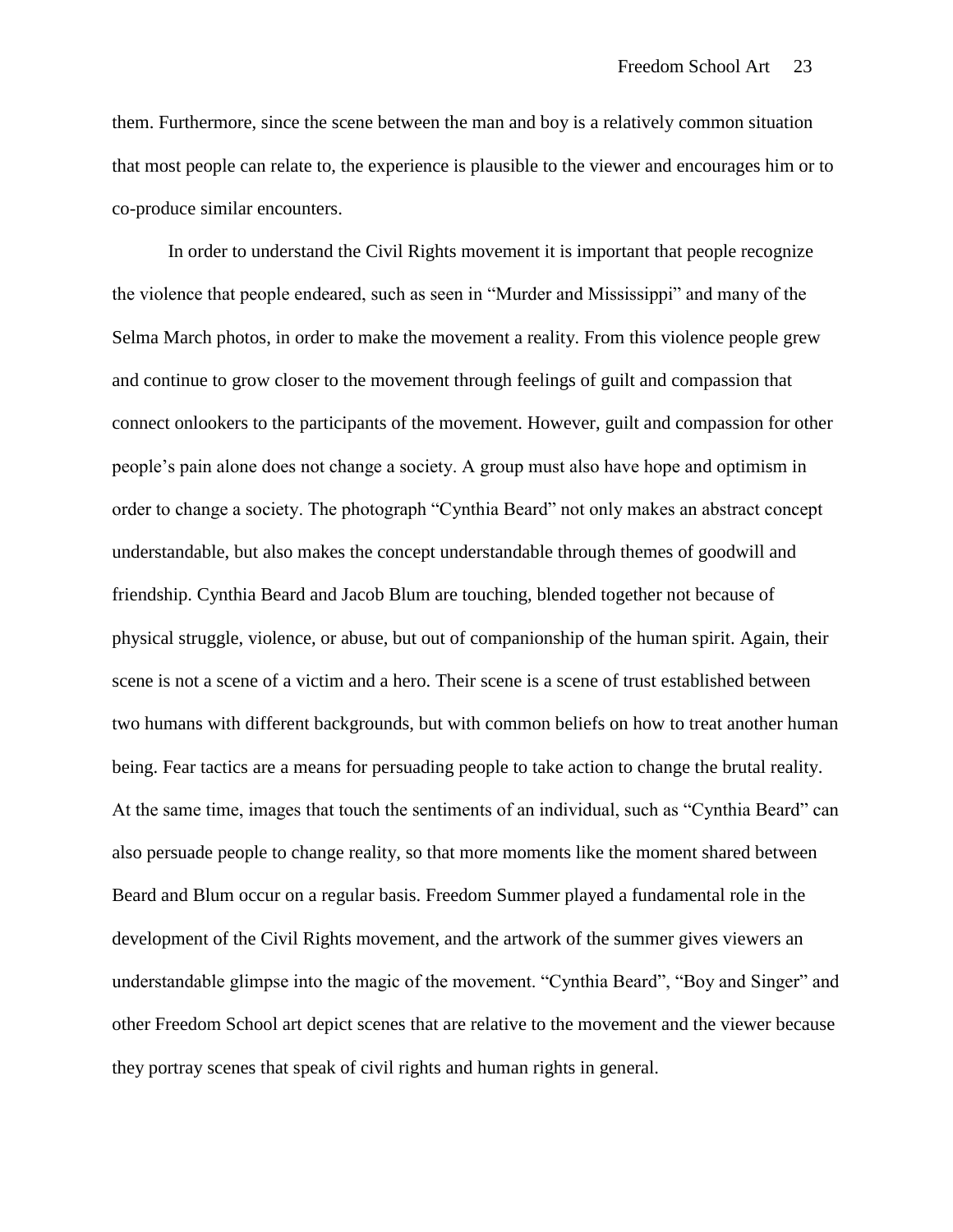#### Implications and Conclusions

The poetry, pictures, and photographs analyzed in this article function by giving voice to an often forgotten perspective and add positive communication to the Civil Rights Movement story that is often overshadowed by struggles. The Freedom School art visually brings people together inside the art and outside of the art by overturning stereotypes, allowing individuals to share their stories, and bringing those individual"s stories to the public in a comprehendible manner. Whether the artists and the subjects in the Freedom School art strived to make a public statement at the time or were focused more on using art as a personal release, the art captures people"s attention and encourages them to think about the subjects at bay. During the Freedom Summer, art and the moments captured by art propelled the group to achieve their goals by acting as continual visual encouragement of the movements smaller achievements. Today, that same art acts as a reminder of the small victories that join together to create a movement and can be used as a guide for continuing constructive race dialogue to improve society.

Since by nature art is subject to critique and interpretation from multiple different perspectives, the analyzed artwork has some limitations as a rhetorical device. Any artwork of the Civil Rights movement is limited because a piece of artwork frames a moment, not an entire movement. Therefore, while the Freedom School art overall has a warm and united presence, many risks had to be taken and lives sacrificed for that presence. In order to create scenes of happiness and security, concurrent scenes of devastation had to be left for other artists. The insider voices nor the moments of celebration alone did not fully sustain the movement, nor can they fully tell the history of the Civil Rights movement. Likewise they outsider perspective and moments of trauma alone did not fully sustain the movement, nor do they tell the full history of the movement. When learning about the Civil Rights movement many students celebrate the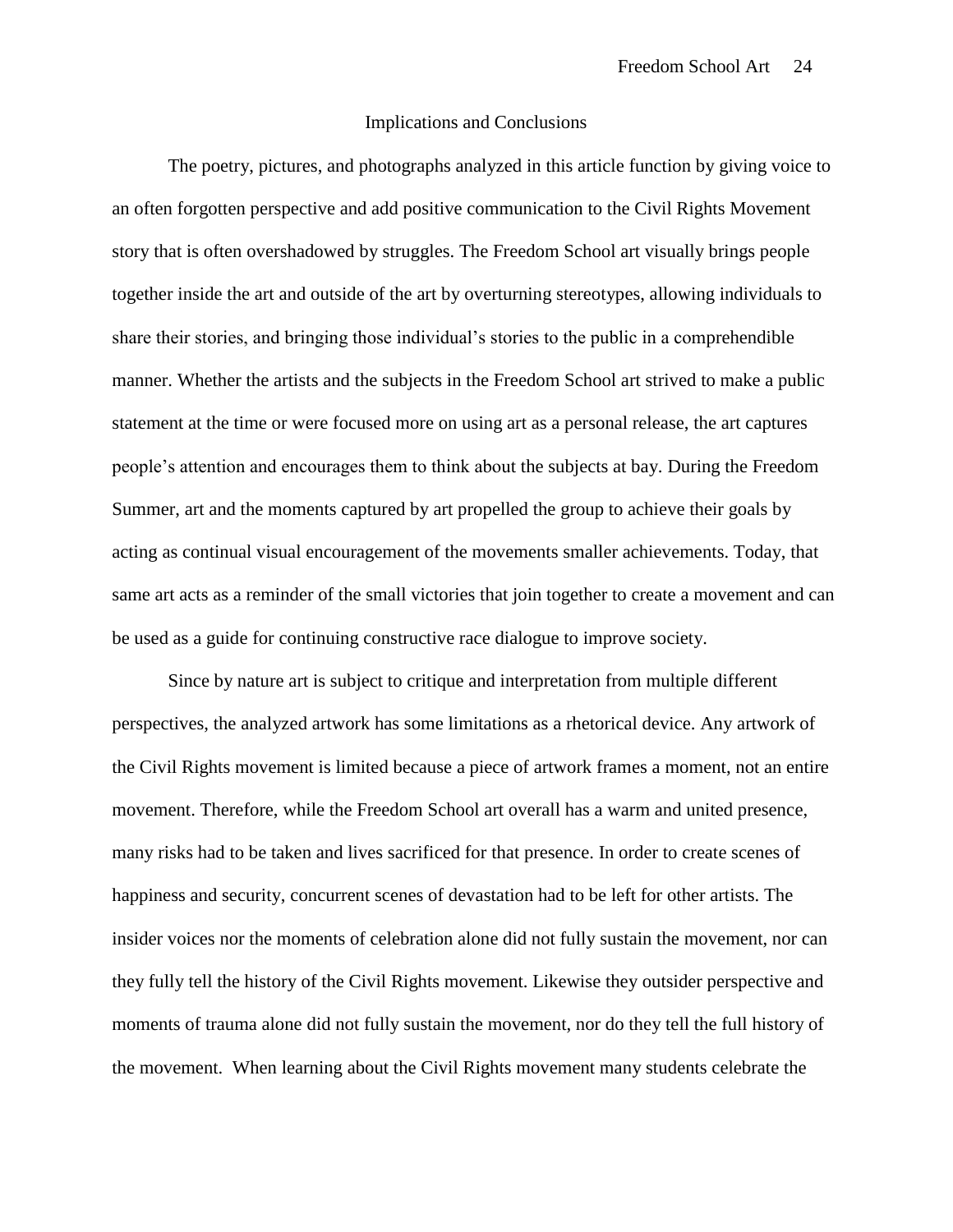triumphs of iconic figures such as Rosa Parks and Martin Luther King along with studies of the tragedies that humans committed toward other humans. However, the voice of not famous individuals needs to be shared because it is the voice that the viewer can relate to on multiple human levels. The artwork of the insider and the outsider, of the good and ugly, perspective, alone is limited by the board of its frame, but together has the opportunity to tell a complete story and the complete story of the civil rights movement; complex as it might be needs to be heard by the United States.

In their conclusion about the rhetorical significance of the Rockwell paintings, Gallagher and Zagacki propose that because of their visual content and discursive context the paintings "create an inclusive historical memory-to extend beyond the mere vantage point of the "white homogenous self...These images make parts of history visible both practically and emotionally, and therefore attempt to outline the enormity of "The Problem" for both whites and blacks" (Gallagher & Zagacki, 2005, p. 196). The examples and claims made by Gallagher and Zagacki are defended by strong support and make a very sound argument. Yet, as strong an argument as they make and as much feelings as Rockwell"s paintings stir up in both the black and the white viewer, should not the insiders, Freedom Summer participants especially young black Americans, also be heard? Regardless of whether Rockwell's vantage point streamlines with white homogenous viewpoint or not, others viewpoints need to be heard in order to better understand the movement.

Society, for better or worse is constantly developing and redeveloping itself. With the development of society more and more people with many differences and similarities come into contact with one another daily. Moreover issues regarding civil rights are just as important, if not more important as they were in the past. The efforts of the Freedom Summer participants and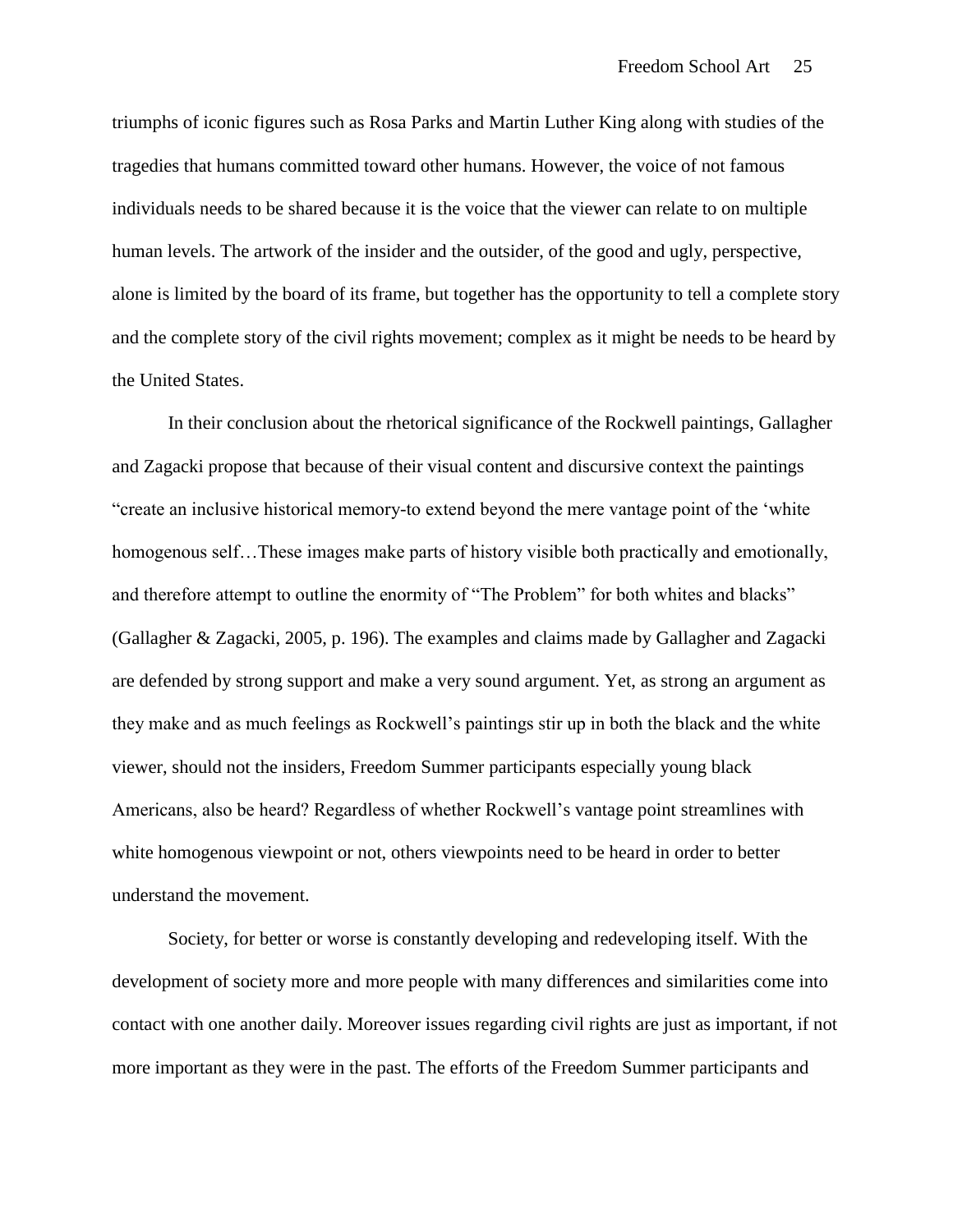countless others successfully changed the way the United States embraces Civil Rights from a legal standpoint. There is still much to be done regarding Civil Rights from a social standpoint in the United States. In the Freedom Schools art brought black and white people together and allowed them to express their ideas and feelings in a comfortable and accepting environment. Freedom School art and Freedom School art curriculum could be used in current society to encourage people to comfortably talk about race and civil rights. Before entering the Freedom Schools some students were too afraid or timid to share their thoughts and emotions. On multiple occasions however, art allowed these students to open up and develop individually and as a group. Many of the violent tactics of the Civil Rights history should not be repeated in the future. Constructive tactics, as seen through the Freedom School art, should not be thrown out with the violent tactic in history, but rather embraced and re-evaluated in order to apply to the future.

 The Freedom Schools created arts curriculums that encouraged communication between teachers and students. The communication allowed for the establishment of a conducive environment for teaching of civil rights, sharing of ideas, and creating of empowered young adults. The US today could benefit from similar co-produced empowering communication. More research is needed on the rhetorical significance of visuals from insider and positive perspectives of the Civil Rights Movement, including the Freedom Summer, and how the rhetoric of the past can still benefit society today. Continued analysis and application of Freedom School art presents society with a great opportunity to re-discover the Civil Rights movement and re-evaluated the way current society discuses racial issues. Together, through shared identity in the arts and in life the United States as the opportunity to become a land closer to its ideals of equality legally and socially. United through the visual rhetoric of common humanity in art the forgotten point of view shall no longer be forgotten.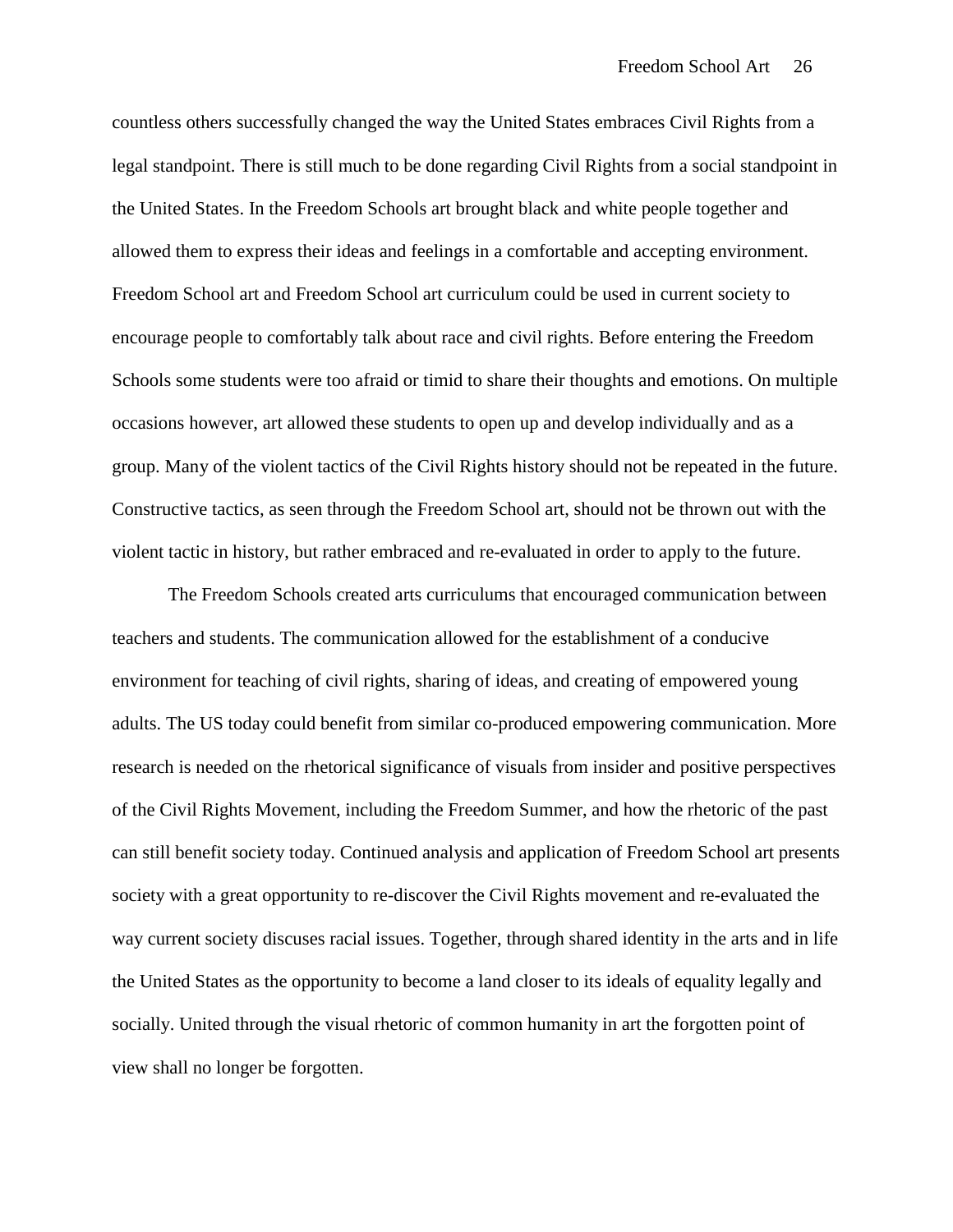#### References

- Chilcoat, G.W., & Ligon, J.A. (1994). Developing democratic citizens: The Mississippi freedom schools. *Theory and Research in Social Education, 22*(2), 128-175.
- Chilcoat, G.W., & Ligon, J.A. (1998). "We talk here. This is a school for talking." Participatory Democracy from the classroom out into the community: How discussion was used in the Mississippi freedom schools. *Curriculum Inquiry*, 28(2), 165-194.

Cooper, N. (Ed.). (1966). *Freedom school poetry*. New York: Packers Press.

- Erenrich, S. (1999). *Freedom is a constant struggle: An anthology of the Mississippi civil rights movement*. Montgomery: Black Belt Press.
- Field, C. & Mulford, M. (Directors). (1994). *Freedom on my mind* [Documentary]. United States: California Newsreel.
- Jamieson, K.J. (1988). *Eloquence in an electronic age: the transformation of political speechmaking*. New York: Oxford University Press.
- Gallagher, V.J., & Zagacki, K.S. (2007). Visibility and rhetoric. Epiphanies and Transformations in the *Life* photographs of the Selma Marches of 1965. *Rhetoric Society Quarterly, 37*, 113-135.
- Gallagher, V., & Zagacki, K.S. (2005). Visibility and rhetoric: The power of visual images in Norman Rockwell"s depiction of the civil rights. *Quarterly Journal of Speech*, *91*(2), 175-200.

Messaris, P. (1997). *Visual persuasion: the role of images in advertising*. United States: SAGE.

Olson, L.C., Finnegan, C.A., Hope, D.S. (2008). *Visual Rhetoric: A reader in communication and American culture*. United States: SAGE.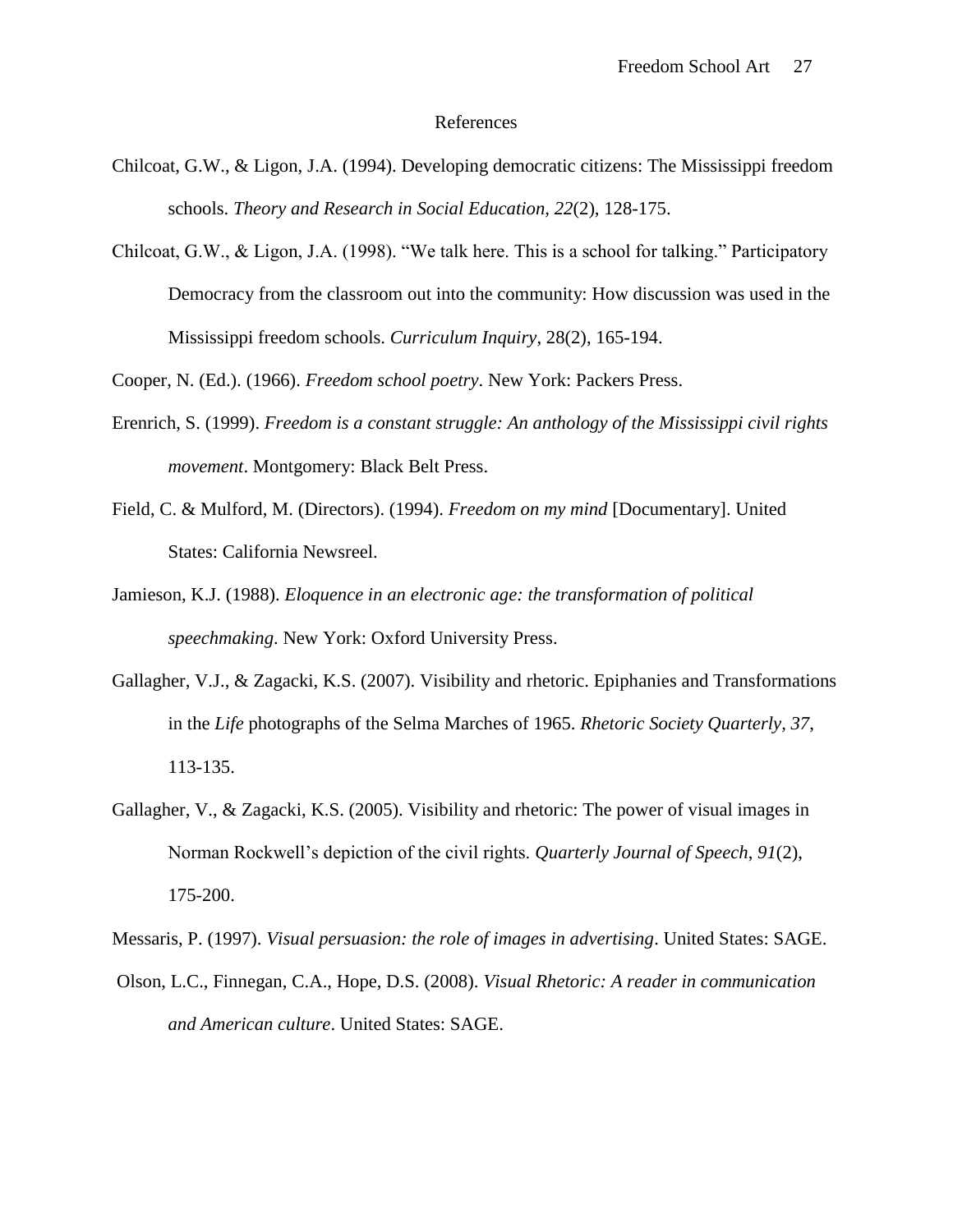- Orr, C.M. (1994). *Ella Baker*. In Campbell, K.K. (Ed.), *Women public speakers in the United States*, 1925-1993. Westport, CT: Greenwood Press.
- Payne, Charles M. (1997). Education for activism: Mississippi"s freedom schools in the 1960s. Paper presented at the Annual meeting of the American Educational Research Association, Chicago, Illinois.
- Perlstein, D. (1990). Teaching freedom: SNCC and the creation of the Mississippi freedom schools. *History of Education Quarterly, 30*(3), 297-324.
- Randall, H. (photographs) & Tusa, B.M (text). (2001). *Faces of the freedom summer*. Tuscaloosa, Alabama: The University of Alabama Press.
- Rothschild, M.A. (1982). The volunteers and the freedom schools: Education for social change In Mississippi. *History of Education Quarterly, 22*(4), 401-420.
- Schmeisser, I. (2001). Camera at the grassroots: the Student Nonviolent Coordinating Committee and the politics of visual representation. In P. Miller, T. F. Steffen, & E. Schäfer-Wüsche (Eds.), *The civil rights movement revisited: Critical perspectives on the struggle for racial equality in the United States* (Vol. 5), (105-125). London: Lit Verlag.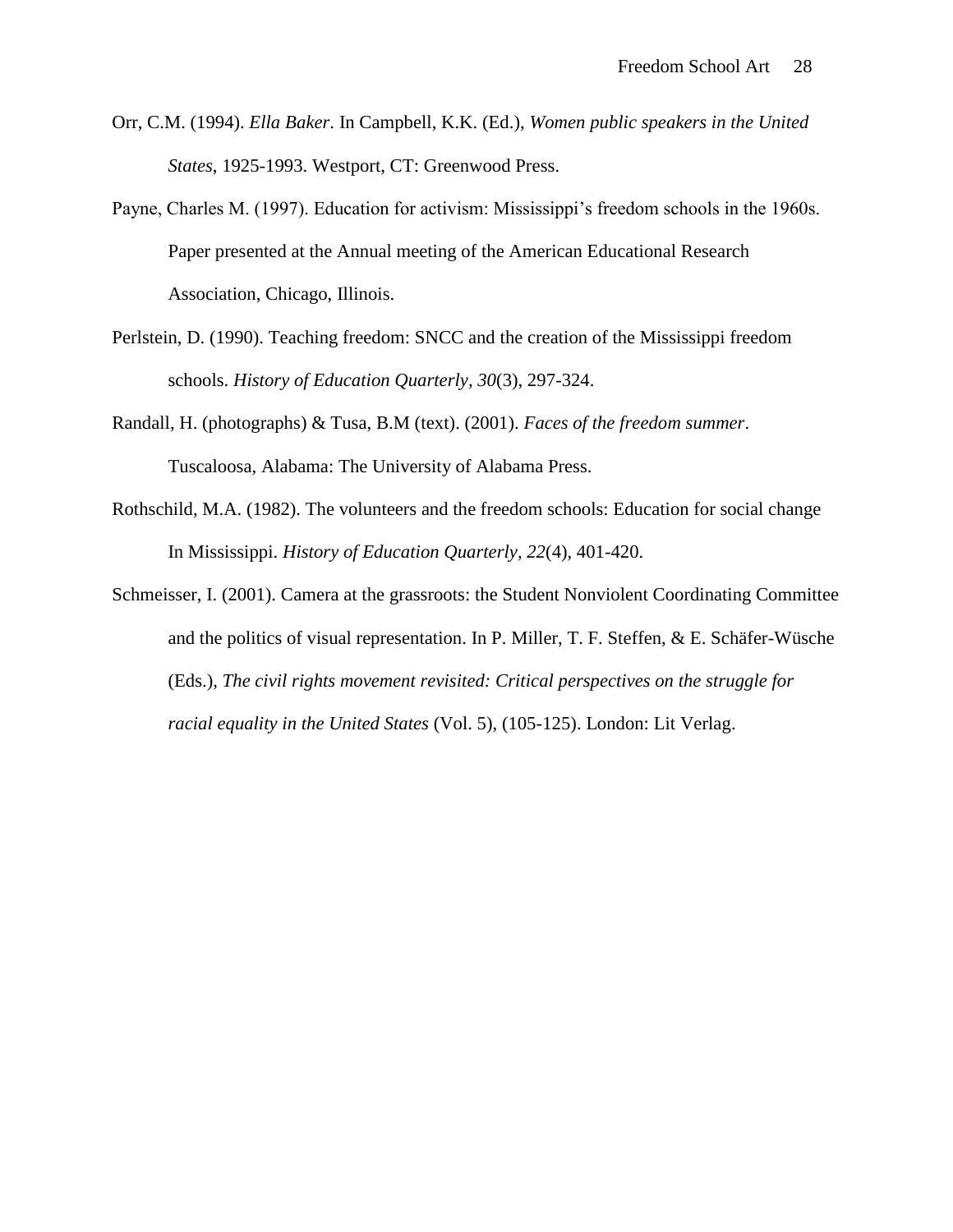# Figure 1. Boy & Singer



Source: H. Randall, 1964, *Faces of the freedom summer*, p. 111.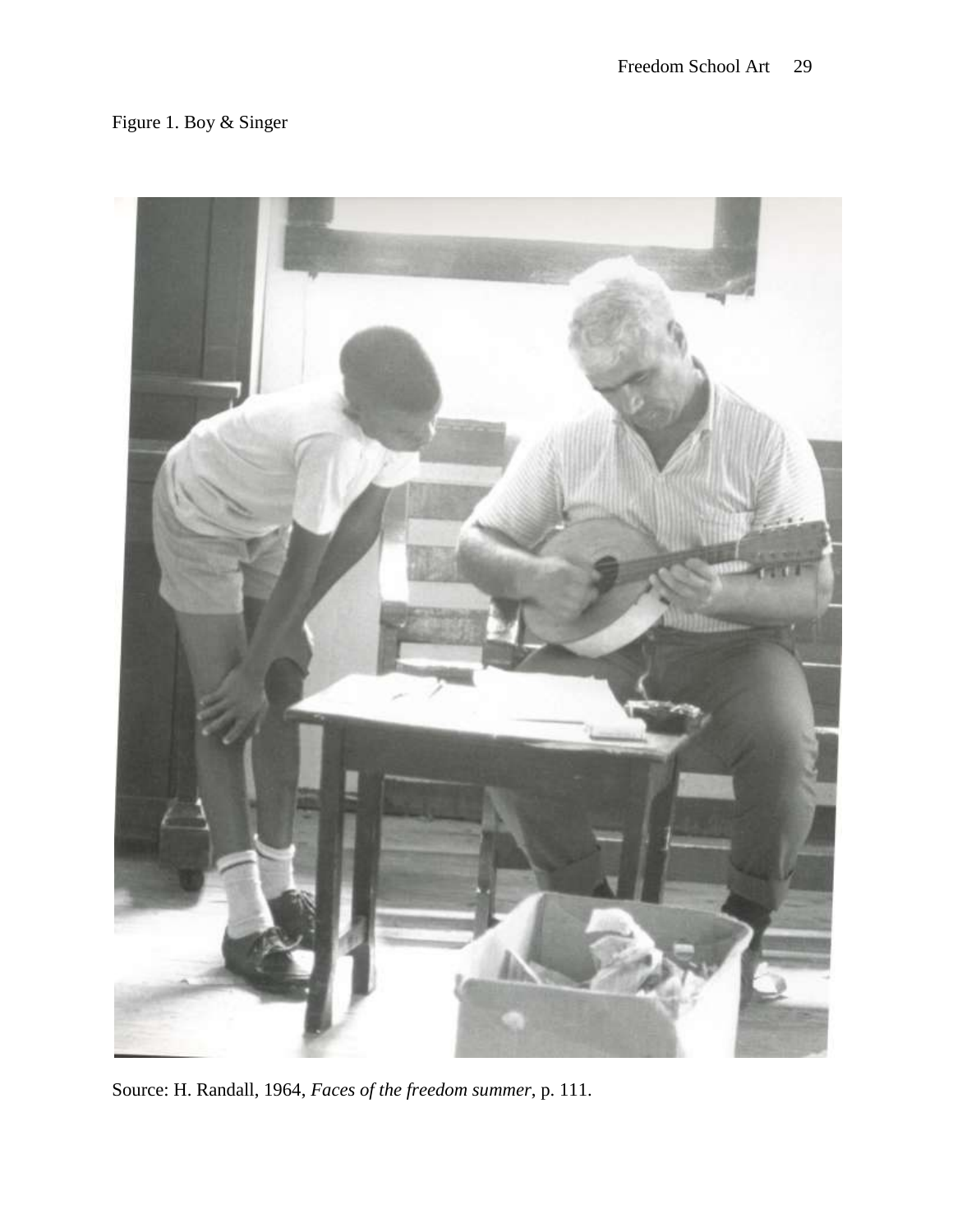

*Figure 2.* . Cynthia Beard sitting on the shoulders of volunteers Jacob Blum.

Source: H. Randall, 1964, *Faces of the freedom summer*, p. 73.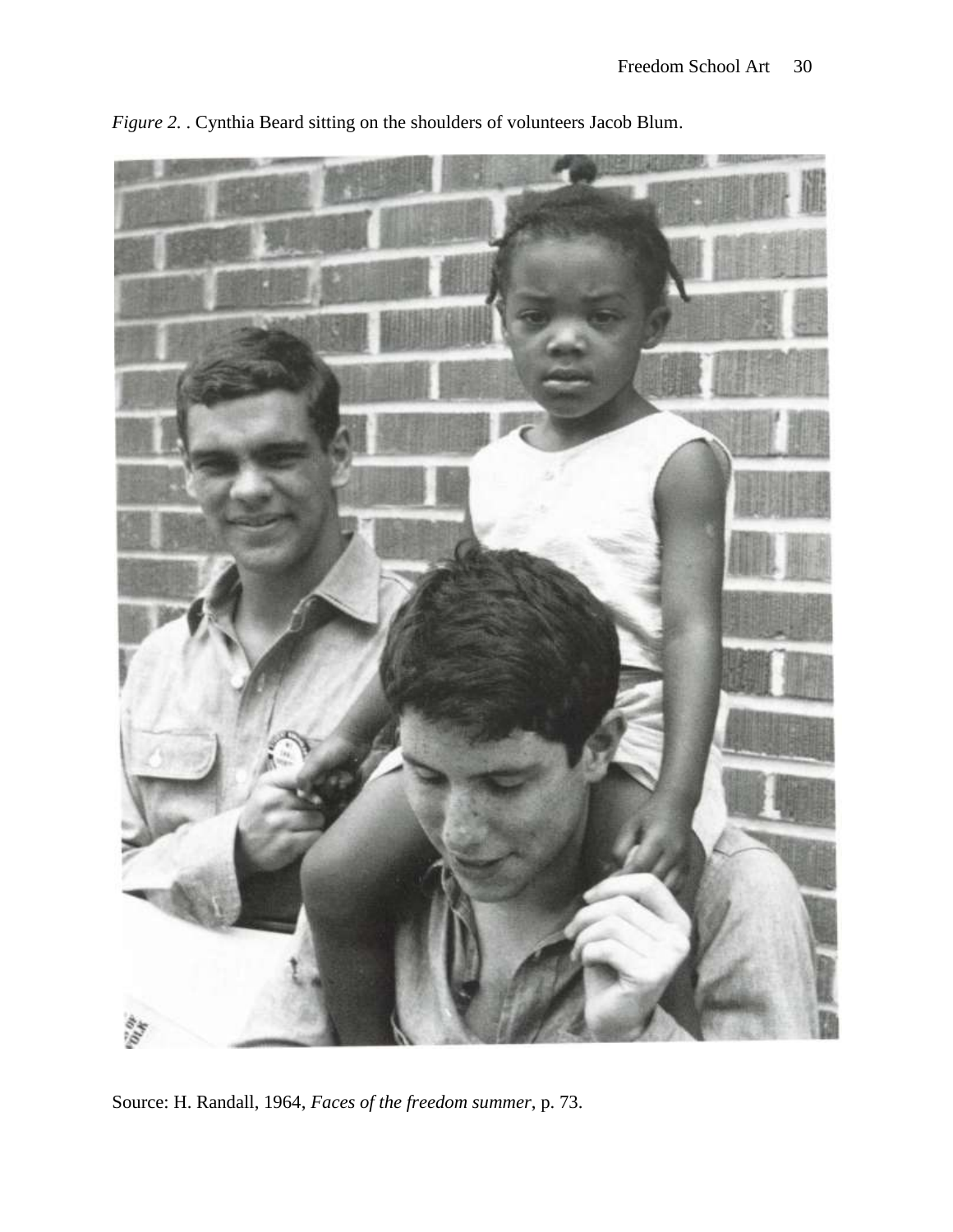

*Figure 3.* Freedom School students and their works of art.

Source: H. Randall, 1964, *Faces of the freedom summer*, p. 94.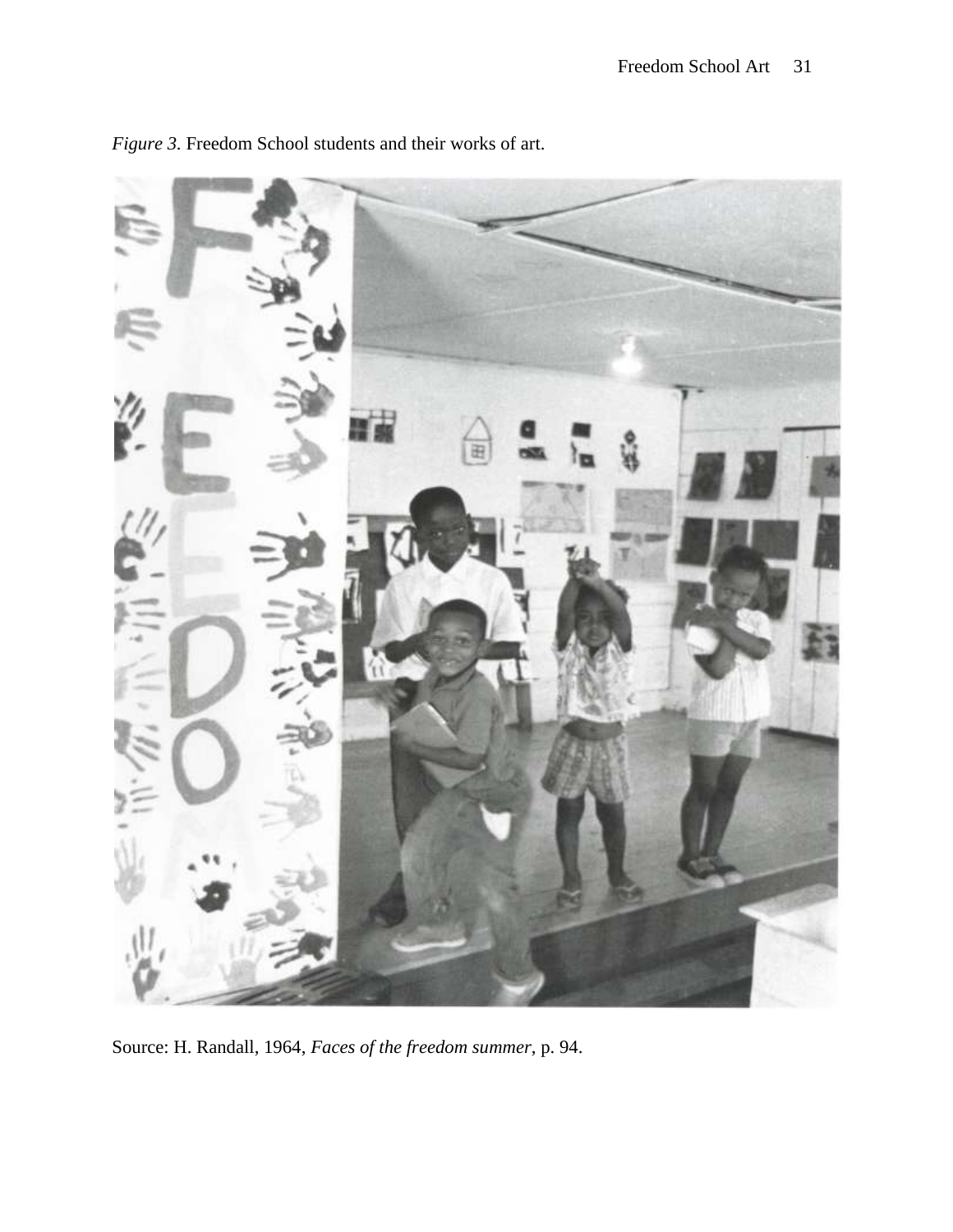

Source: 1964 Show and Sale for the Mississippi Freedom Schools. In Erenrich, S. (Ed.). (1999). *Freedom is a constant struggle: An anthology of the Mississippi civil rights movement* (p. 262). Montgomery: Black Belt Press.